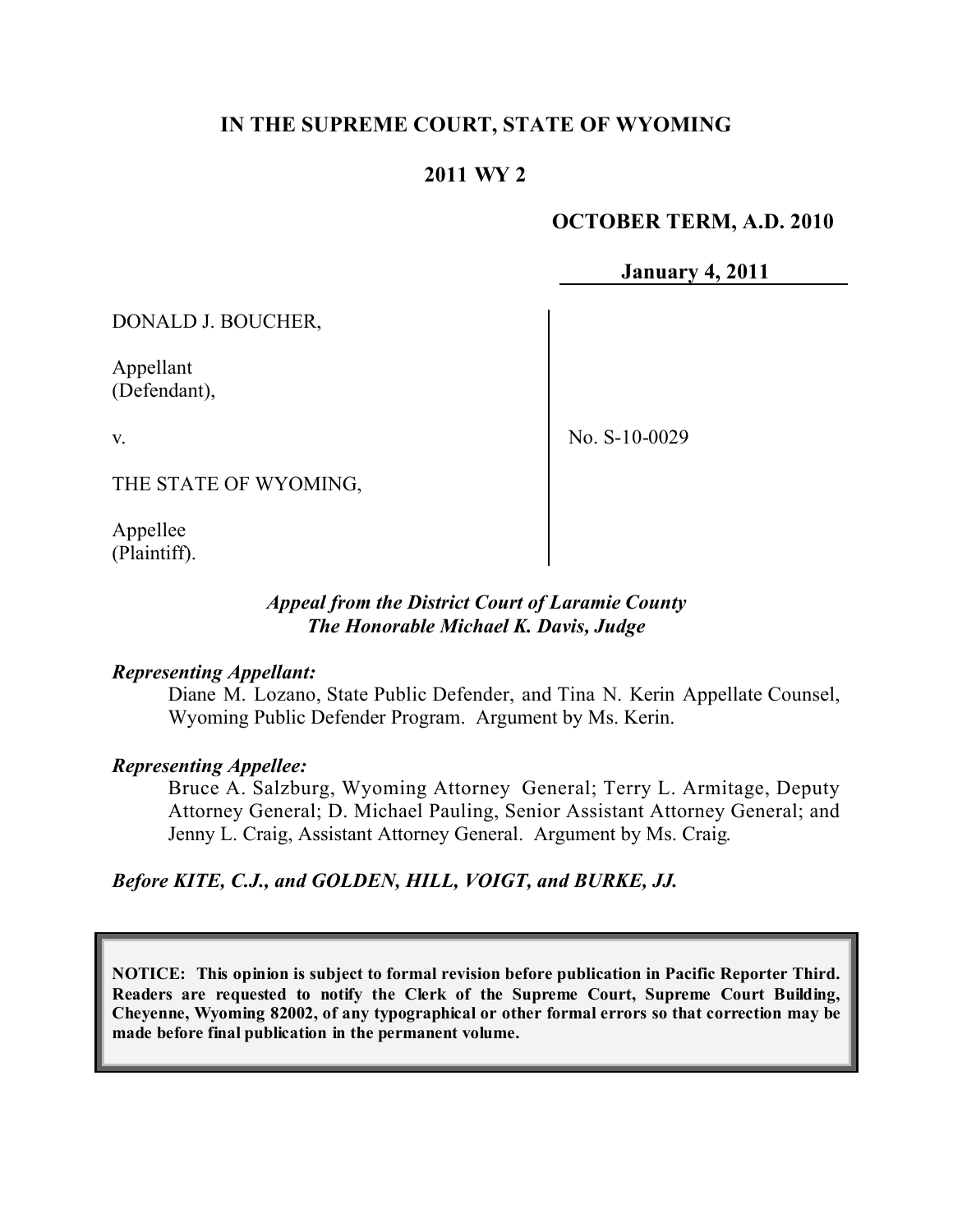#### **VOIGT**, **Justice**.

[¶1] Donald J. Boucher (the appellant) was convicted of six counts of sexual assault on a minor. He appeals from the Judgment and Sentence in that case claiming that his right to a speedy trial was violated, that the prosecutor committed misconduct, and that the district court abused its discretion in admitting certain evidence. Finding no reversible errors, we will affirm.

#### **ISSUES**

[¶2] 1. Was the appellant's Sixth Amendment right to a speedy trial violated?

2. Did the prosecutor commit misconduct requiring a reversal of the appellant's conviction?

3. Did the district court abuse its discretion when it denied the appellant's motion for mistrial based upon the jury watching a redacted videotaped interview of the victim?

4. Did the district court abuse its discretion when it admitted "flight evidence"?

### **FACTS**

[¶3] The appellant was originally charged on February 15, 2001, by Information in Docket No. 29-853 with ten counts of second-degree sexual assault, each in violation of Wyo. Stat. Ann.  $\S 6$ -2-303(a)(v) (LexisNexis 2001). An arrest warrant was issued for the appellant on the same day. Those crimes were allegedly committed in Cheyenne, Wyoming, while the appellant was living with his sister. At some point prior to being arrested for the above charges, the appellant moved to Arizona. The appellant was arrested under the warrant, in Arizona, but not until March 1, 2008. The record is unclear as to the reason for the seven-year delay between the issuance of the arrest warrant and the arrest of the appellant. In any case, the appellant pled not guilty and his trial was originally set for June 2, 2008, but then rescheduled for September 8, 2008.

[¶4] On September 4, 2008, after questions were raised by the appellant's trial counsel as to the dates that the State claimed the crimes took place, the State filed a motion for continuance on the grounds that the State needed more time to investigate the exact dates of the alleged crimes. On September 4, 2008, the State requested permission to amend the Information to correct the dates, or to dismiss and re-file the charges, because the dates alleged in the Information were significantly incorrect. Not surprisingly, the defense opposed the State's request to be allowed to amend the Information or to dismiss the case without prejudice and re-file with the corrected dates. On September 18, 2008,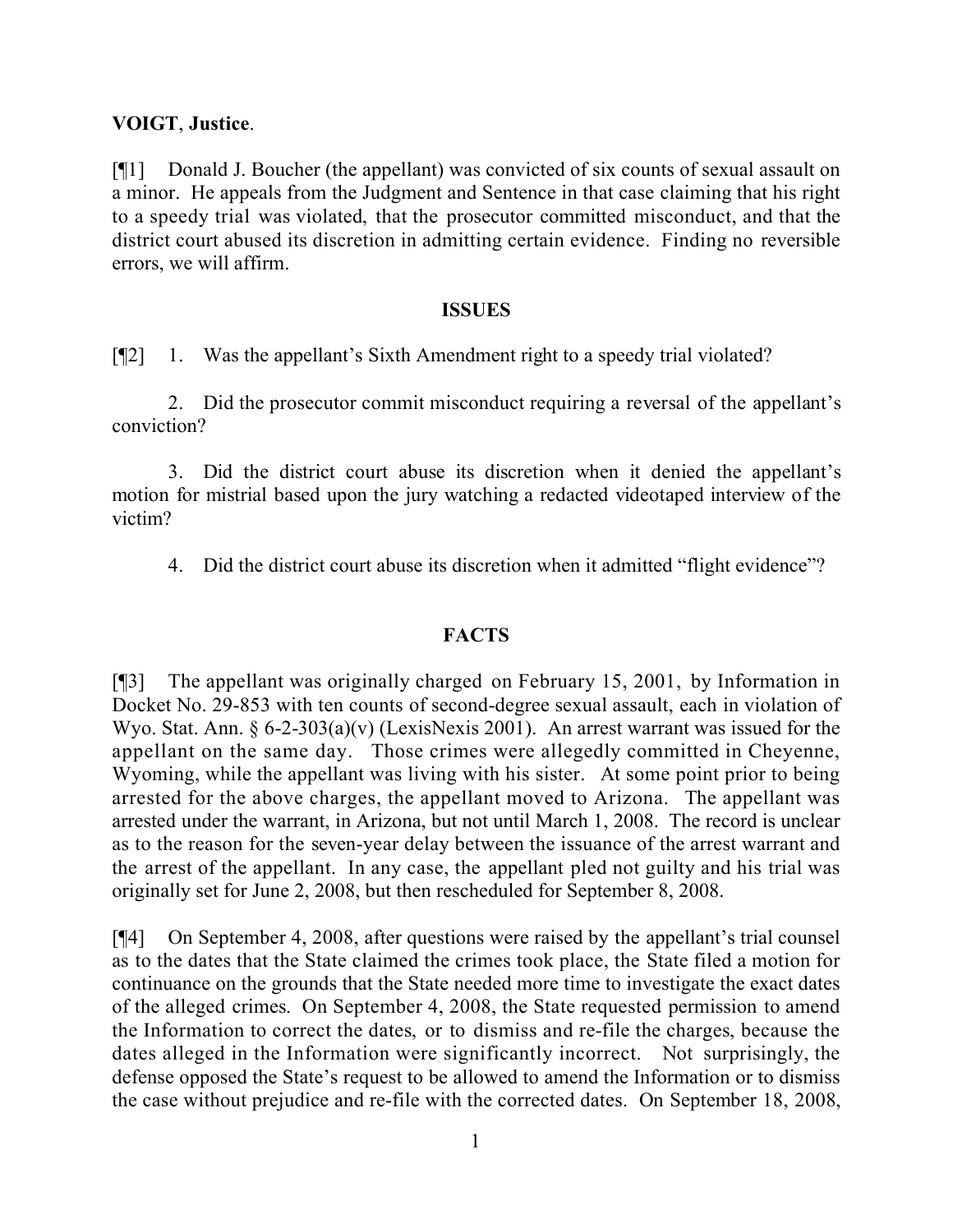the State filed a Motion for Dismissal, which motion was granted by the district court on September 22, 2008, dismissing the charges against the appellant without prejudice.

[¶5] On October 1, 2008, the appellant was charged by Information in Docket No. 30- 066, with five counts of second-degree sexual assault, each in violation of Wyo. Stat. Ann. § 6-2-303(a)(v), and one count of third-degree sexual assault, in violation of Wyo. Stat. Ann. § 6-2-304(a)(iii) (LexisNexis 2001). The Information contained the corrected and more precise dates of the alleged crimes. The appellant pled not guilty and his trial was set for February 2, 2009, but was later rescheduled for April 6, 2009.

[¶6] On January 16, 2009, the appellant filed a Motion to Dismiss arguing that his right to a speedy trial, guaranteed to him by W.R.Cr.P. 48, the Wyoming Constitution, and the United States Constitution, had been violated. A hearing was held regarding the appellant's Motion to Dismiss, at which hearing the appellant's counsel argued that the delay from the time of the appellant's arrest until the time he was actually going to be brought to trial would violate his right to a speedy trial, and thus the charges against him should be dismissed. The district court determined that no speedy trial violation had occurred and denied the appellant's Motion to Dismiss. It is important to note that the appellant's trial counsel never raised the issue of the delay between the time the original Information was filed in 2001 and the time of his arrest in 2008. The speedy trial claim associated with the Motion to Dismiss was based solely on the time from arrest until trial. More will be said about this below. The appellant went to trial on April 6, 2009, and was convicted by a jury of all six counts against him. The appellant was sentenced to 30 to 60 years incarceration. This appeal followed.

### **DISCUSSION**

#### *Was the appellant's Sixth Amendment right to a speedy trial violated?*

[¶7] The appellant argues that his right to a speedy trial was violated because 2,971 days passed from the time a warrant was issued for his arrest until the time of his trial.<sup>1</sup> We have repeatedly stated that we review *de novo* the constitutional question whether an appellant was denied his right to a speedy trial. *Humphrey v. State*, 2008 WY 67, ¶ 18, 185 P.3d 1236, 1243 (Wyo. 2008); *Strandlien v. State*, 2007 WY 66, ¶ 5, 156 P.3d 986, 989-90 (Wyo. 2007); *Berry v. State*, 2004 WY 81, ¶ 17, 93 P.3d 222, 227-28 (Wyo.

l <sup>1</sup> The appellant concedes that his right to a speedy trial under W.R.Cr.P. 48 was not violated when the State dismissed the original charges, within 180 days from the time of his arrest, and then re-filed charges against him.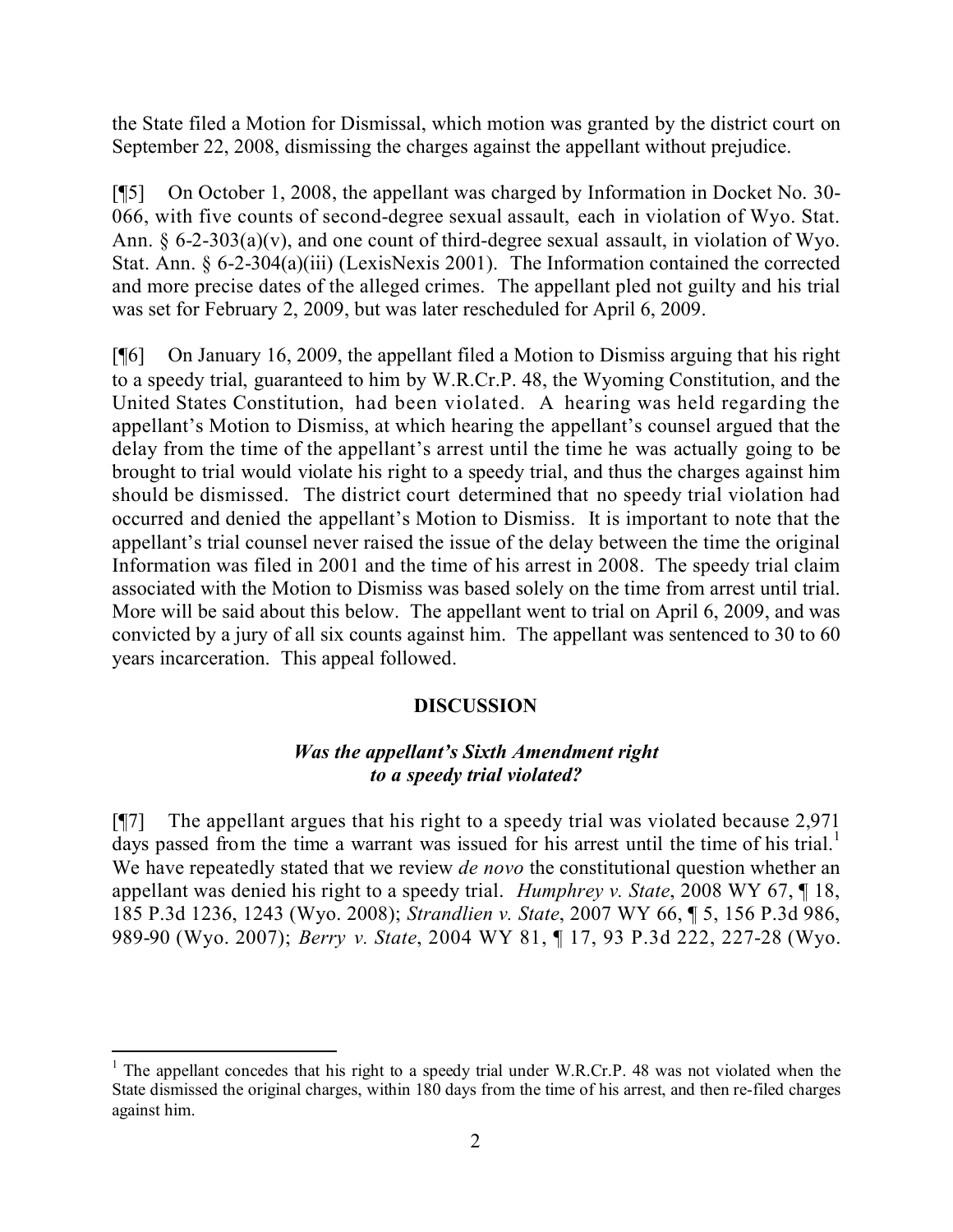2004); *Warner v. State*, 2001 WY 67, ¶ 9, 28 P.3d 21, 26 (Wyo. 2001).<sup>2</sup> Furthermore, "We review the district court's factual findings for clear error." *Humphrey*, 2008 WY 67, ¶ 18, 185 P.3d at 1243.

[¶8] "The Sixth Amendment to the United States Constitution guarantees that the accused shall enjoy the right to a speedy and public trial." *Warner*, 2001 WY 67, ¶ 10, 28 P.3d at 26. The right to a speedy trial is a fundamental right and is binding on the states through application of the Due Process Clause of the Fourteenth Amendment to the United States Constitution. *Barker v. Wingo*, 407 U.S. 514, 515, 92 S.Ct. 2182, 2184, 33 L.Ed.2d 101 (1972); *Klopfer v. North Carolina*, 386 U.S. 213, 223, 87 S.Ct. 988, 993, 18 L.Ed.2d 1 (1967). "[T]he protection of the Amendment is activated only when a criminal prosecution has begun and extends only to those persons who have been 'accused' in the course of that prosecution." *United States v. Marion*, 404 U.S. 307, 313, 92 S.Ct. 455, 459, 30 L.Ed.2d 468 (1971). Accordingly, the metaphorical clock for speedy trial purposes begins to tick at the time of arrest, information, or indictment, whichever occurs first. *Humphrey*, 2008 WY 67, ¶ 21, 185 at 1244; *Strandlien*, 2007 WY 66, ¶ 8, 156 P.3d at 990; *Campbell v. State*, 999 P.2d 649, 655 (Wyo. 2000); *Wehr v. State*, 841 P.2d 104, 112 (Wyo. 1992); *Harvey v. State*, 774 P.2d 87, 94 (Wyo. 1989); *see also Doggett v. United States*, 505 U.S. 647, 655, 112 S.Ct. 2686, 2692, 120 L.Ed.2d 520 (1992); *United States v. MacDonald*, 456 U.S. 1, 6, 102 S.Ct. 1497, 1501, 71 L.Ed.2d 696 (1982); *Marion*, 404 U.S. at 320-21, 92 S.Ct. at 463-64.

[¶9] To determine whether an accused has been denied his right to a speedy trial, we consider four factors: 1) the length of the delay; 2) the reason for the delay; 3) the defendant's assertion of his right; and 4) the prejudice to the defendant. *Strandlien*, 2007 WY 66, ¶ 6, 156 P.3d at 990; *Warner*, 2001 WY 67, ¶ 10, 28 P.3d at 26; *see also Barker*, 407 U.S. at 530, 92 S.Ct. at 2192. None of these factors are dispositive, rather the factors "'must be considered together with such other circumstances as may be relevant." *Warner*, 2001 WY 67, ¶ 10, 28 P.3d at 26 (quoting *Barker*, 407 U.S. at 533, 92 S.Ct. at 2193). The ultimate "'inquiry is whether the delay in bringing the accused to trial was unreasonable, that is, whether it substantially impaired the right of the accused to a fair trial.'" *Warner*, 2001 WY 67, ¶ 10, 28 P.3d at 26 (quoting *Wehr*, 841 P.2d at 112). When a speedy trial violation has occurred, the charges must be dismissed. *Humphrey*,

l

<sup>&</sup>lt;sup>2</sup> The State in this case argues that because the appellant failed to raise the issue of speedy trial below with regard to the pre-arrest delay that this Court should apply plain error analysis to that delay and review the post-arrest delay, which was raised below, *de novo*. We reject that argument because precedent mandates a *de novo* review with regard to the entire period of time: in this case, from the time the original Information was filed charging the appellant until the trial began. *See Strandlien*, 2007 WY 66, ¶ 5, 156 P.3d at 989-90 (review of appellant's claim of a constitutional speedy trial violation notwithstanding failure on the part of the appellant to raise the issue below); *see also Barker v. Wingo*, 407 U.S. 514, 528, 92 S.Ct. 2182, 2191, 33 L.Ed.2d 101 (1972) (holding that a defendant who fails to demand a speedy trial does not waive that right; instead, a "defendant's assertion of or failure to assert his right to a speedy trial is one of the factors to be considered in an inquiry into the deprivation of the right").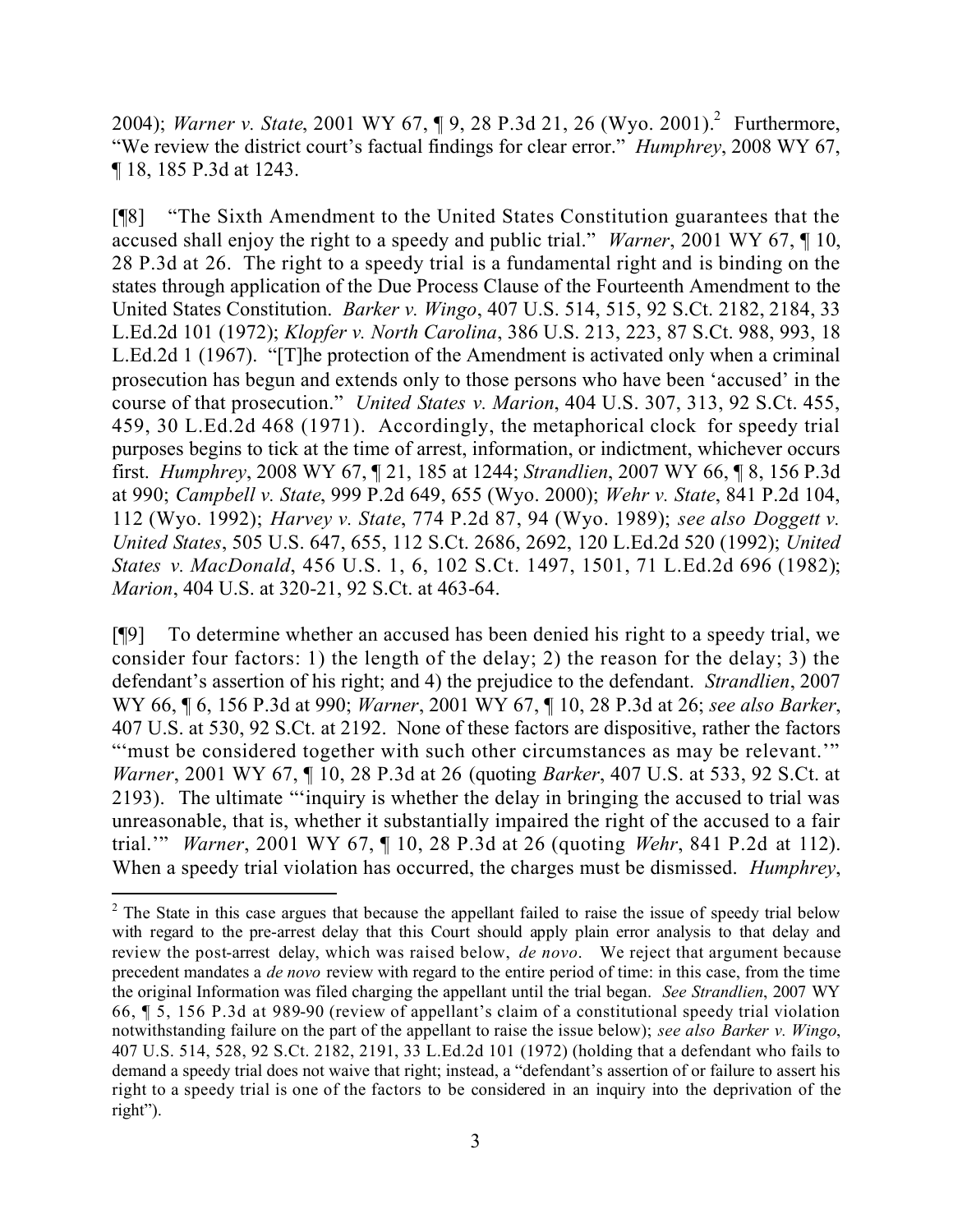2008 WY 67, ¶ 20, 185 P.3d at 1244. We will address each of the *Barker* factors below to determine the validity of the appellant's speedy trial claim.

# **Length of the Delay**

[¶10] This first factor is a threshold factor which requires a calculation of the length of delay in bringing the appellant to trial. *Strandlien*, 2007 WY 66, ¶ 7, 156 P.3d at 990. There is no precise length of delay that automatically constitutes a constitutional speedy trial violation. *Berry*, 2004 WY 81, ¶ 32, 93 P.3d at 231. "However, when the delay is so protracted as to be presumptively prejudicial, inquiry into the other factors is required." *Id*. As we noted above, the speedy trial clock begins to run at the time of arrest, information, or indictment, whichever occurs first. *See supra* ¶ 8. Once the right to a speedy trial has attached, that right "continues until the defendant is convicted, acquitted or a formal entry is made on the record of his case that he is no longer under indictment. *Berry*, 2004 WY 81, ¶ 32, 93 P.3d at 231 (quoting [4 Wayne R.] LaFave, [Jerold H.] Israel[, & Nancy J.] King, [] *Criminal Procedure* § 18.1(c), [at] 670-71 [(2d ed. 1999)]). If the State dismisses charges, and then re-files, the original date of the arrest, information, or indictment is still the controlling date for calculation purposes; however, the interim period between dismissal of charges and re-filing is not counted as long as the defendant is neither under arrest nor formally charged. *Id*.; *see also Strandlien*, 2007 WY 66, ¶ 8, n.6, 156 P.3d at 990 n.6. Moreover, "'[T]he periods of formal charge by a single sovereign for the same criminal act are tacked together even if the charges are different.'" *Humphrey*, 2008 WY 67, ¶ 21, 185 P.3d at 1244 (quoting *Strandlien*, 2007 WY 66, **[8, 156 P.3d at 990**).

[¶11] In the current case, the record reflects that the original Information charging the appellant was filed on February 15, 2001. The appellant was arrested on March 1, 2008. As mentioned above, following his arrest, the appellant did not go directly to trial. *See supra* ¶¶ 3-5. Instead, the State dismissed the original charges against the appellant and re-filed them with more specific dates regarding the alleged crimes. The order granting the State's motion to dismiss was filed on September 22, 2008. On October 1, 2008, the State filed a new Information charging the appellant. The appellant was finally brought to trial on April 6, 2009. The time between the filing of the original Information and when the appellant was finally brought to trial—excluding the time between the original charges being dismissed and being re-filed—totals 2,971 days. This delay greatly exceeds that which we have held meets the threshold requirement to be presumptively prejudicial and warranting further examination of the remaining speedy trial factors. *See Humphrey*, 2008 WY 67, ¶ 22, 185 P.3d at 1244 (561 days); *Strandlien*, 2007 WY 66, ¶ 9, 156 P.3d at 990 (762 days); *Sisneros v. State*, 2005 WY 139, ¶ 19, 121 P.3d 790, 797 (Wyo. 2005) (349 days); *Berry*, 2004 WY 81, ¶ 34, 93 P.3d at 232 (720 days); *Warner*, 2001 WY 67, ¶ 12, 28 P.3d at 26 (658 days). Accordingly, we will examine the remaining factors.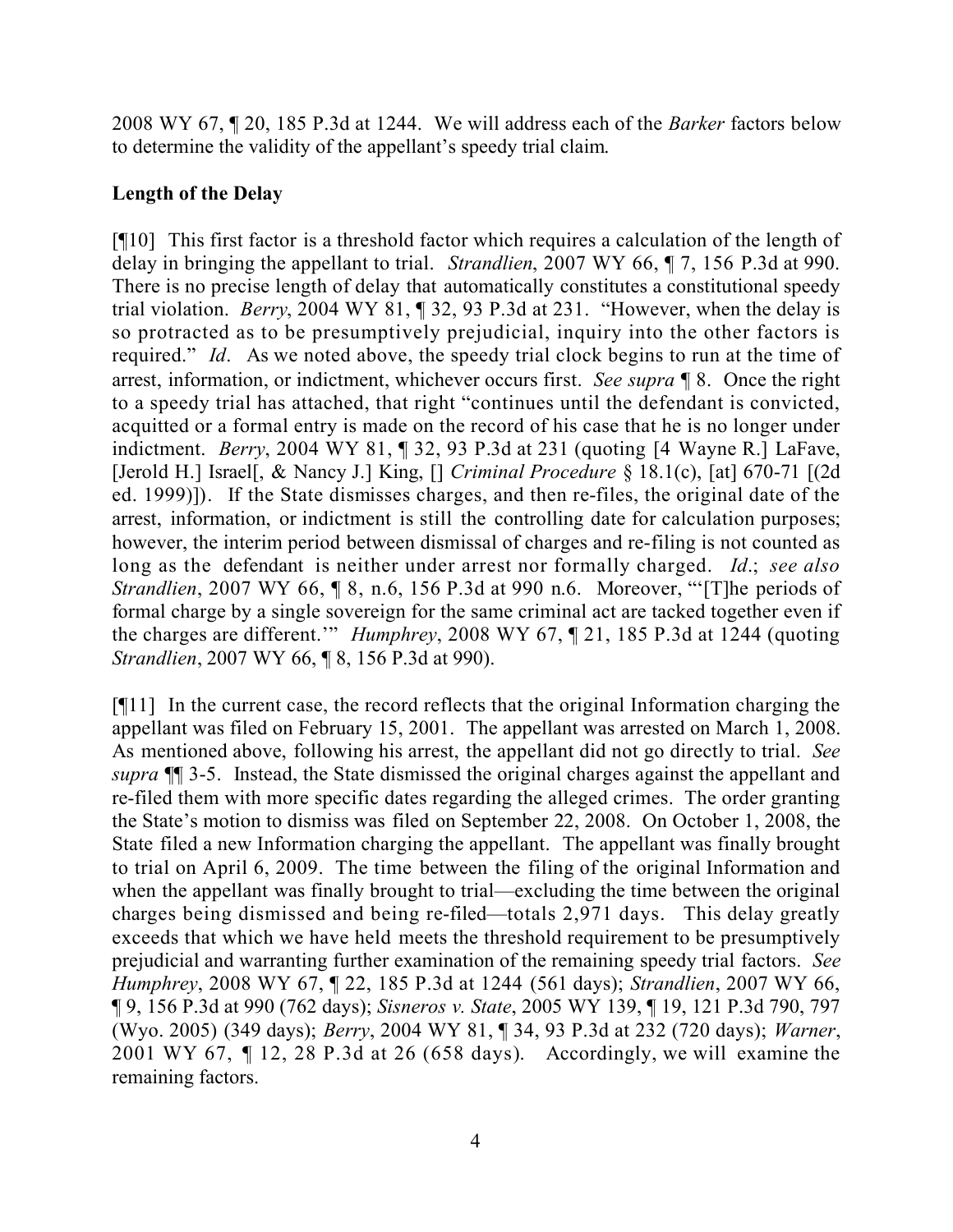### **Reason for the Delay and Assertion of Right**

[¶12] This case presents a slightly unique situation in that the appellant raised with the district court the issue of a speedy trial violation regarding only the post-arrest delay. It was not until this appeal that the appellant raised the issue of a potential speedy trial violation which also included the pre-arrest delay. As we stated above, the speedy trial clock begins to run at the time of arrest, information, or indictment, whichever occurs first. *See supra* ¶ 8. However, because the appellant only asserted a violation resulting from the post-arrest delay, our analysis with regard to the reason for the delay and assertion of right factors changes slightly. Because of this situation, we find it appropriate to address the second and third factors together.

[¶13] The second factor requires us to examine the reasons for the delay, including which party was responsible for the delay in bringing the appellant to trial. *Humphrey*, 2008 WY 67, ¶ 23, 185 P.3d at 1244; *see also Wehr*, 841 P.2d at 112-13. Regarding this factor, we have said:

> A deliberate attempt to delay the trial in order to hamper the defense should be weighted heavily against the government. A more neutral reason such as negligence or overcrowded courts should be weighted less heavily but nevertheless should be considered since the ultimate responsibility for such circumstances must rest with the government rather than with the defendant. Finally, a valid reason, such as a missing witness, should serve to justify appropriate delay.

*Wehr*, 841 P.2d at 112-13 (quoting *Barker*, 407 U.S. at 531, 92 S.Ct. at 2192). We also determine which delays are attributable to the defendant and weigh those delays against the delays attributable to the State. *Strandlien*, 2007 WY 66, ¶ 10, 156 P.3d at 991. "Unquestionably, delays attributable to the defendant may disentitle him to speedy trial safeguards." *Berry*, 2004 WY 81, ¶ 35, 93 P.3d at 232. With regard to the third factor assertion of one's right to a speedy trial—we have repeatedly held that to prevail on a speedy trial claim, one must not necessarily assert that right below. *Strandlien*, 2007 WY 66, ¶ 13, 156 P.3d at 991; *Berry*, 2004 WY 81, ¶ 45, 93 P.3d at 236. However, failure to assert the right to a speedy trial is weighted heavily against the appellant. *Id*.

[¶14] In this case, the appellant unquestionably asserted his right to a speedy trial on numerous occasions, which included filing a demand for speedy trial approximately a month after being arrested, and again following the dismissal and re-filing of charges, as well as filing a Motion to Dismiss based on speedy trial grounds. However, as noted above, at the hearing relating to the appellant's Motion to Dismiss, the appellant's trial counsel argued for dismissal on speedy trial grounds, but only raised the issue of the postarrest delay. The appellant's trial counsel did not raise the pre-arrest delay and, as a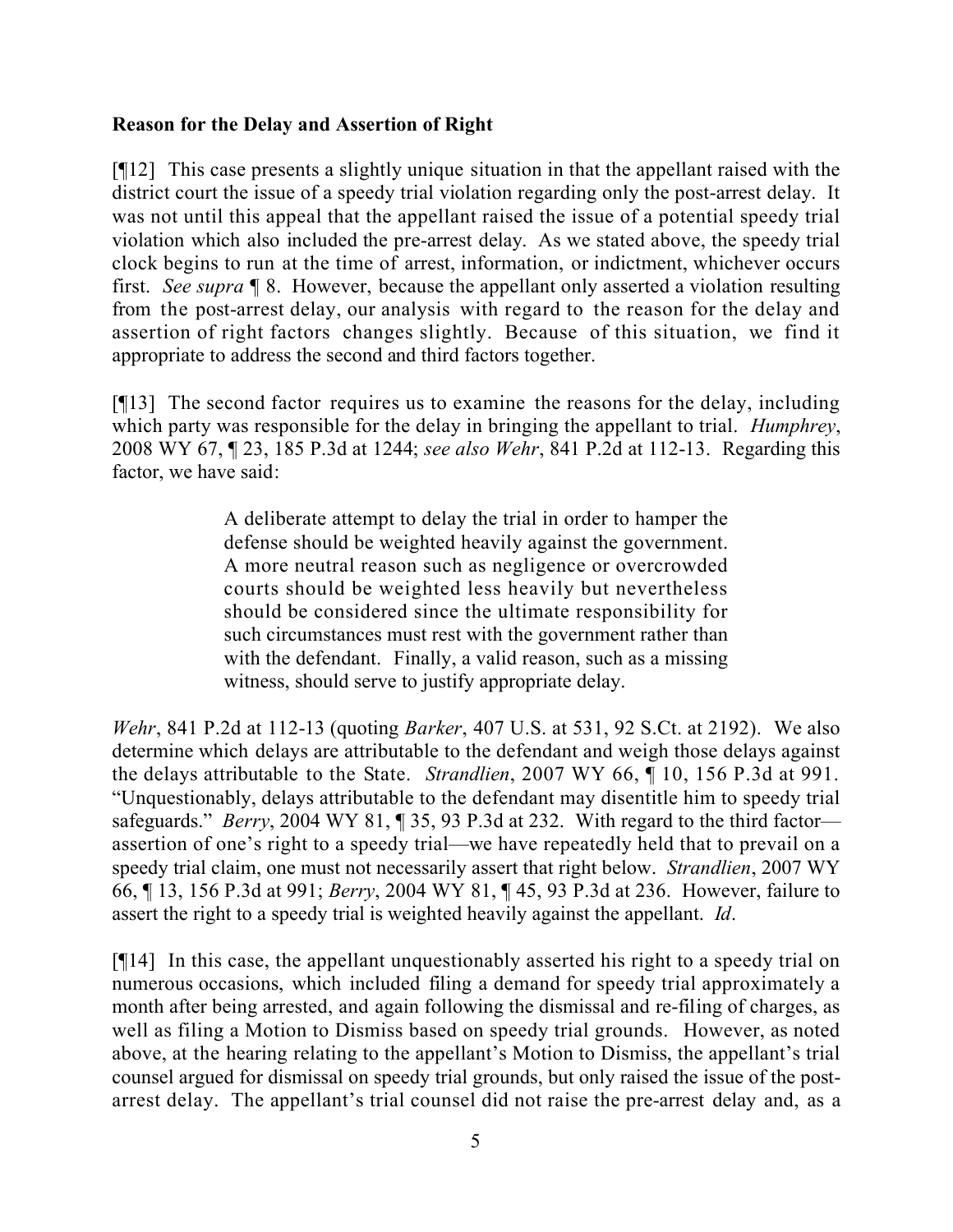consequence, the district court never considered that delay in its *Barker* analysis. The problem on appeal is that the failure to raise that issue below resulted in no development of the facts and circumstances relating to the pre-arrest delay. It is true that the State carries the burden of proving that the delays in bringing the appellant to trial were reasonable and necessary. *Berry*, 2004 WY 81, ¶ 31, 93 P.3d at 231. However, because the appellant did not raise the pre-arrest delay with the district court, the State was not required to explain the reasons for that delay.<sup>3</sup> As to the post-arrest delay, the appellant did assert his right to a speedy trial and the record is fairly clear regarding the reasons for the delay during that period of time. During the hearing of the Motion to Dismiss, the prosecutor made the following statements relating to the post-arrest delay, specifically addressing the reason the State needed additional time to dismiss the original case and refile charges:

> As the Court mentioned, we did have discussions in chambers about the issues that came up while we were investigating the case. And there was [sic] some time frames that didn't seem to fit with the original Information that was filed in this matter. Again, we're relying on the recollection of a 9 year old -- now an adult, a young lady -- to try to get those time frames correct. So the reason for the delay, I think, is reasonable based upon the things that I've just mentioned.

[¶15] As a result of the appellant's failure to raise the pre-arrest delay with the district court, it is inappropriate automatically to attribute that portion of the delay to the State, mainly because we cannot be certain as to the reason for the delay. *See Strandlien*, 2007 WY 66,  $\P$  11, 156 P.3d at 991 (A delay between indictment and arrest should not be weighted against or in favor of either party where the record is silent as to reason for the delay.). Regarding the post-arrest delay, it is difficult to imagine how that delay could be attributed to anyone except the State. The delay was due largely to the fact that the State had the wrong dates of the alleged incidents and needed time to correct them, which included additional time to investigate. However, nothing in the record indicates that the delay was done for the purpose of hampering the defense. Moreover, we cannot say that the delay was not for a valid purpose; namely, corroborating the precise dates with the victim after nearly a dozen years had passed since the alleged incidents. Accordingly, this factor is neutral.

[¶16] Regarding the third factor—assertion of right—it has been stated that a defendant should not "be taxed for invoking his speedy trial right only after his arrest" where it was not shown that he was even aware that charges were pending against him prior to his arrest. *Doggett*, 505 U.S. at 654, 112 S.Ct. at 2691. However, we simply cannot ignore

l

<sup>&</sup>lt;sup>3</sup> The only thing in the record that indicates the reason for the pre-arrest delay is a statement by the prosecutor that the appellant was not located until the time of arrest.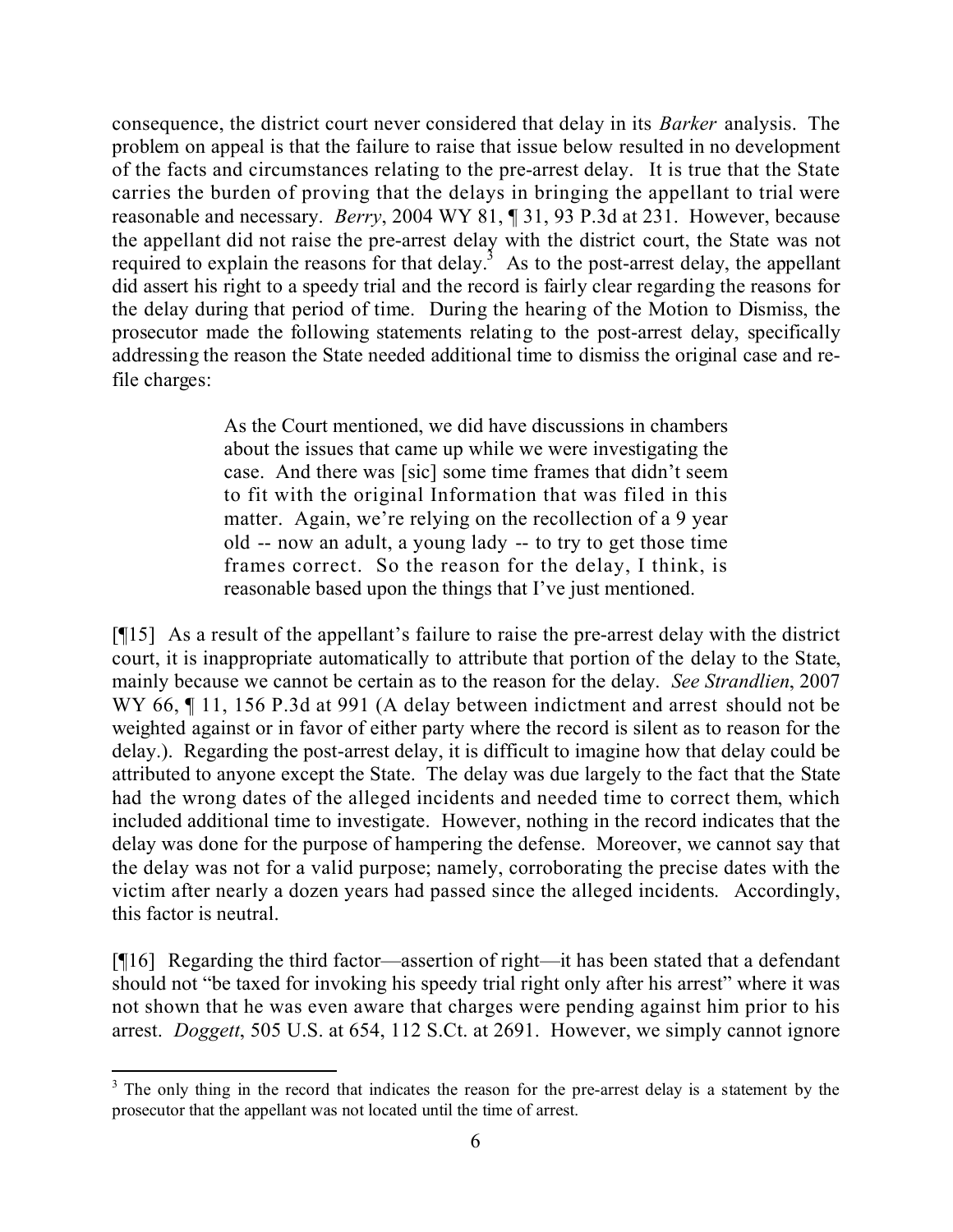the fact that when the appellant asserted his right to a speedy trial below and complained of the post-arrest delay, he did not also raise the issue of the pre-arrest delay. *See Wehr*, 841 P.2d at 113 (Although assertion of the right to a speedy trial is not imperative for a successful speedy trial claim, "whether the right was asserted, and how vigorously," should be considered in determining the reasonableness for the delay.); *Campbell*, 999 P.2d at 656 ("[L]ess than vigorous assertions of the right to a speedy trial are given little weight . . . ."). Regarding the failure to assert one's right to a speedy trial, we have noted a distinction between cases where the defendant was represented by counsel and those where counsel was not involved. *See Wehr*, 841 P.2d at 114. In drawing a distinction between those cases, we stated that we give "less weight to a defendant's claim of deprivation when he failed to assert the speedy trial right while being advised by an attorney." *Id*. at 113. Because the appellant raised the issue of speedy trial with regard to the post-arrest delay, but failed to raise any issue with the pre-arrest delay, even though he was represented by counsel, at most we can only say that this factor slightly favors the appellant. We also note that in finding that this factor slightly favors the appellant, we find it significant that the post-arrest delay about which the appellant originally complained was slight in comparison to the pre-arrest delay which the appellant wholly ignored below.

# **Prejudice**

[¶17] This final factor focuses on the degree of prejudice that the appellant suffered as a result of the delay. *Humphrey*, 2008 WY 67, ¶ 28, 185 P.3d at 1245; *Strandlien*, 2007 WY 66,  $\P$  14, 156 P.3d at 991. "We assess prejudice in light of the particular evils the speedy trial right is intended to avert: (1) lengthy pretrial incarceration; (2) pretrial anxiety; and (3) impairment of the defense." *Strandlien*, 2007 WY 66, ¶ 14, 156 P.3d at 991; *see also Barker*, 407 U.S. at 532, 92 S.Ct. at 2193. "Of these, the most serious is the last, because the inability of a defendant adequately to prepare his case skews the fairness of the entire system." *Barker*, 407 U.S. at 532, 92 S.Ct. at 2193.

[¶18] The appellant does not point to any specific prejudice resulting from the delay, except to make a general statement that because he was incarcerated from the time of his arrest until the time of his trial that his finances, employment, and ability to associate "were clearly detrimentally impacted by the incarceration." The appellant also argues "that in cases of extreme delay prejudice should be presumed . . . ."

[¶19] It is likely true that the appellant's finances, employment, and ability to associate were impacted to some degree after he was arrested. However, there is no indication from the record that the pre-arrest delay, which is the bulk of the delay, caused any detriment to the defendant at all. In fact, we cannot tell from the record whether the appellant even knew about the charges prior to the arrest. This deficiency in the record is in part due to the fact that the appellant never raised the issue of the pre-arrest delay prior to this appeal. As a consequence, the only impairment of finances, employment, and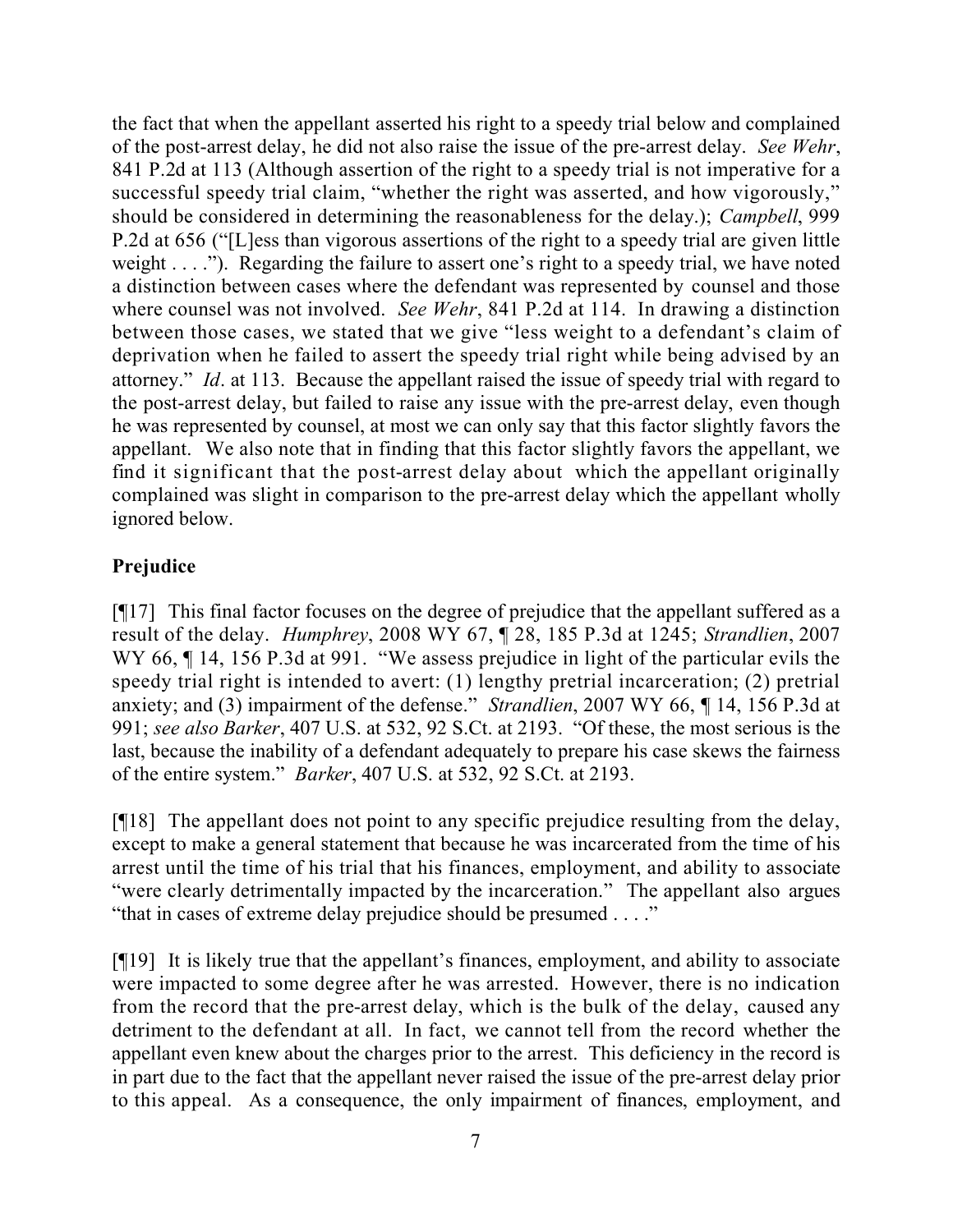ability to associate that we can assume actually occurred, was after the appellant was arrested, which was only 368 of the total 2,971 days. It is true that the appellant was incarcerated from the time he was arrested until trial, which certainly weighs in favor of the appellant. *See Berry*, 2004 WY 81, ¶ 48, 93 P.3d at 237 (lengthy pretrial incarceration is a significant factor in determining prejudice). We also have no doubt that the appellant experienced pretrial anxiety, as most defendants experience in that situation. However, we cannot say that the appellant experienced an atypical level of anxiety; nor can we say that the appellant was incarcerated for such a lengthy period of time prior to trial that a finding of substantial prejudice is automatically warranted. *See Campbell*, 999 P.2d at 656 (Anxiety is typically present with pretrial incarceration, so to prevail an appellant "must demonstrate that she suffered prejudice in an extraordinary or unusual manner."); *Wehr*, 841 P.2d at 114 (refusal to find prejudice when appellant failed to demonstrate "that he suffered prejudice in any extraordinary or unusual manner"); *Berry*, 2004 WY 81, ¶ 49, 93 P.3d at 237 (finding a violation of speedy trial, in part, because appellant was incarcerated for 720 days prior to trial). Furthermore, we cannot say that the appellant's defense was impaired as a result of the delay. In fact, the delay in this case may have actually benefited the appellant's defense. Had the delay not occurred, the victim's memory regarding the actual dates of the assault may not have been hazy and no dismissal and re-filing of charges would have been necessary. The fact that the victim did change the dates actually provided the appellant with ammunition with which to cross-examine the victim, which otherwise may not have been available. We also reiterate that the appellant has not pointed to any specific prejudice that occurred in this case and, due to the uniqueness of this particular case relating to the pre- and post-arrest delays and lack of a record relating to the former, we refuse to presume that substantial prejudice occurred as a result of the delay. *See Strandlien*, 2007 WY 66, ¶ 15, 156 P.3d at 991 ("Under the circumstances of this case, we do not find that the delay, alone, reached a point where we can say there was a probability of substantial prejudice. Therefore we decline to relieve [the appellant] of his burden of proving actual prejudice.").

[¶20] Having thoroughly reviewed and analyzed all four of the *Barker* factors, we cannot say that the appellant's right to a speedy trial was violated. While the pre-arrest delay was significant, the appellant failed to raise that portion of the delay below resulting in an insufficient record to determine its reason and who was responsible for it. The record is much clearer regarding the post-arrest delay, but that delay was only 368 days, which we cannot say was for an invalid purpose or that the appellant suffered any specific and substantial prejudice therefrom. Consequently, although the 2,971 days of delay seems extreme on its face, in this particular case, we cannot say that the appellant's right to a speedy trial was violated. $4$ 

l

<sup>&</sup>lt;sup>4</sup> We reiterate the uniqueness of this particular case and note that under other circumstances, 2,971 days could likely be a violation of an accused's right to a speedy trial. However, without a sufficient record indicating the reason for the pre-arrest delay, which was the majority of the overall delay, as well as the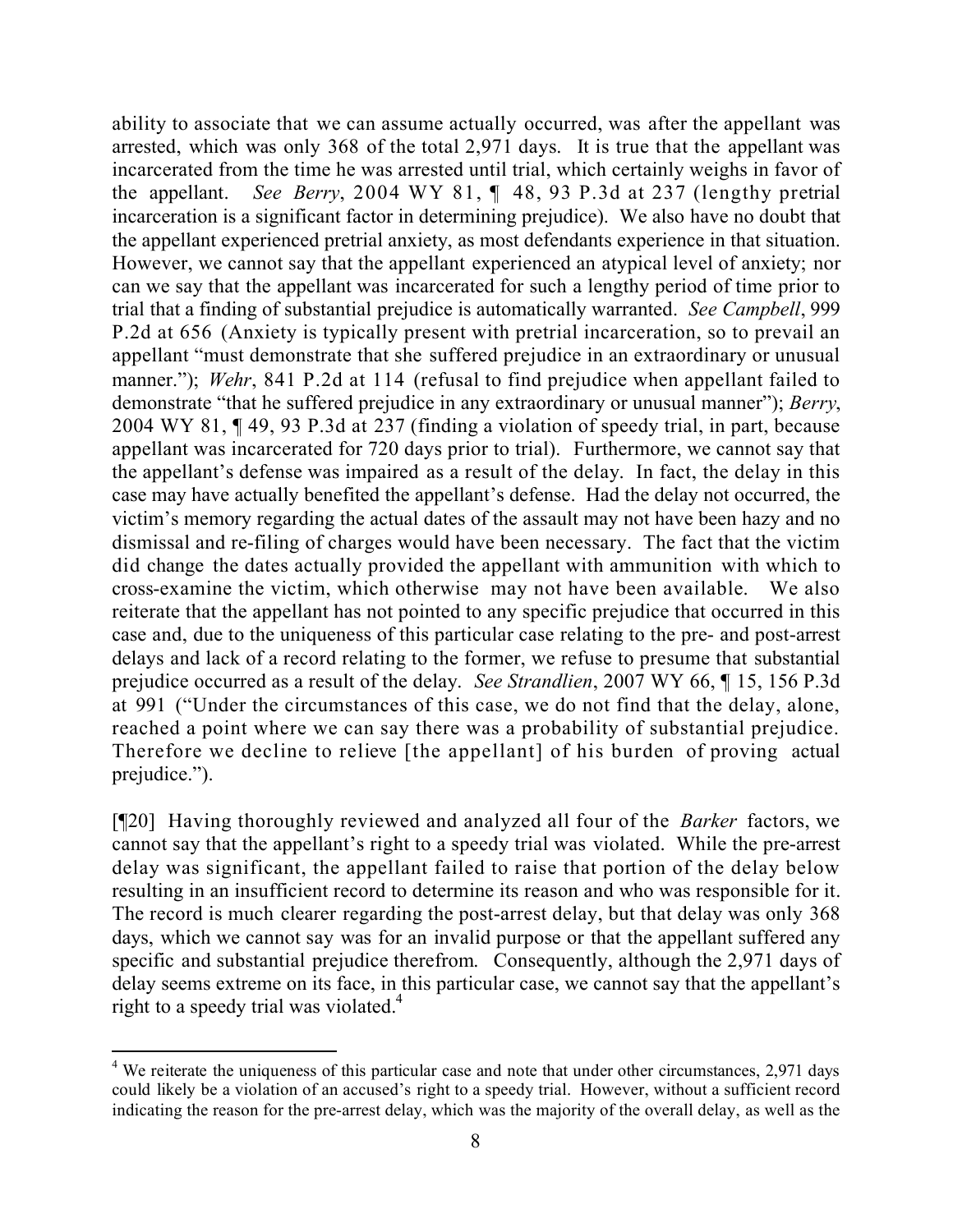### *Did the prosecutor commit misconduct requiring a reversal of the appellant's conviction?*

[¶21] The appellant alleges several instances of prosecutorial misconduct. We have said the following regarding claims of prosecutorial misconduct:

> Claims of prosecutorial misconduct are settled in reference to the entire record and hinge on whether a defendant's case has been so prejudiced that the defendant did not have a fair trial. *Arevalo v. State*, 939 P.2d 228, 230 (Wyo. 1997). The propriety of a closing argument is considered in the context of the entire argument. *Id.* Reversal is warranted when a reasonable possibility exists that, absent the error, the appellant may have enjoyed a more favorable verdict. *Id.*

*Campbell*, 999 P.2d at 663. Furthermore, "[t]he appellant bears the burden of establishing prejudicial error." *Smith v. State*, 2009 WY 2, ¶ 26, 199 P.3d 1052, 1060 (Wyo. 2009) (quoting *Gabbert v. State*, 2006 WY 108, ¶ 21, 141 P.3d 690, 697 (Wyo. 2006)). We apply a plain error standard of review to those claims of misconduct where there was no contemporaneous objection at trial. *Strange v. State*, 2008 WY 132, ¶ 4, 195 P.3d 1041, 1043 (Wyo. 2008). In that regard, we have said:

> [When the appellant did not object at trial], we review his claims by applying the plain error standard. *Lane v. State*, 12 P.3d 1057, 1064 (Wyo. 2000). To demonstrate plain error, [the appellant] "must show that the record clearly shows an error that transgressed a clear and unequivocal rule of law which adversely affected a substantial right." *Taylor v. State*, 2001 WY 13, ¶ 16, 17 P.3d 715, [721] (Wyo. 2001). Reversal of a conviction on the basis of prosecutorial misconduct, which was not challenged in the trial court, is appropriate only when there is "a substantial risk of a miscarriage of justice." *Capshaw* [*v. State*], 10 P.3d [560], 567 [(Wyo. 2000)] (quoting *Dice v. State*, 825 P.2d 379, 384 (Wyo. 1992)).

l

other issues noted above, we cannot attribute that delay to anyone or find prejudice as a result. *Cf*. *Doggett*, 505 U.S. at 657-58, 112 S.Ct. at 2694 (finding a speedy trial violation after a 8½ year delay from the time of indictment until the time the appellant was brought to trial, where the issue was raised with the trial court, allowing the Supreme Court to review the record and find that the government was negligent in attempting diligently to prosecute the case during the period of delay).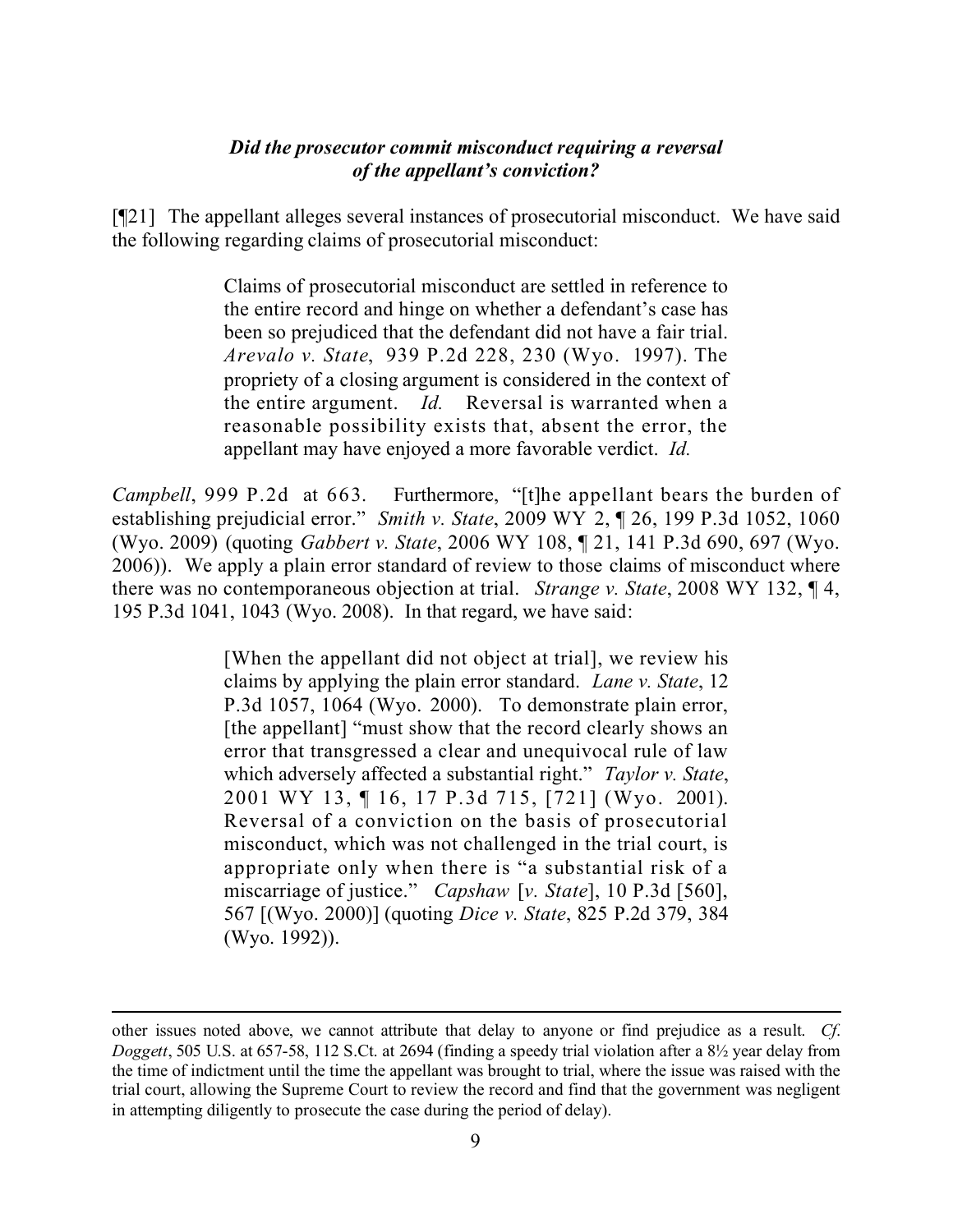*Strange*, 2008 WY 132, ¶ 4, 195 P.3d at 1043 (quoting *Burton v. State*, 2002 WY 71, ¶ 13, 46 P.3d 309, 313-14 (Wyo. 2002)). We will address each of the alleged instances of prosecutorial misconduct below.

# **Voir dire**

[¶22] W.R.Cr.P. 24(c)(2) provides:

The court shall not permit counsel or a *pro se* defendant to attempt to precondition prospective jurors to a particular result, comment on the personal lives and families of the parties or their attorneys, nor question jurors concerning the pleadings, the law, the meaning of words, or the comfort of jurors.

The appellant argues that during *voir dire* the prosecutor violated W.R.Cr.P. 24(c)(2) several times. The appellant's arguments relating to the alleged misconduct during *voir dire* can be classified into two general categories: (1) comments by the prosecutor about his personal life and apologizing to the jury for the words he had to use during the trial that may be offensive or embarrassing, in order to ingratiate himself with the jury; and (2) interfering with the appellant's trial counsel's attempts at speaking with the victim's mother. We will address each of these general arguments below.

# **1. Comments about the prosecutor's personal life**

[ $[$ [23] The alleged violations of W.R.Cr.P. 24 (c)(2) included the prosecutor telling the jury that he was the "number two" in the district attorney's office, that he had the "crud" and as a result had to use cough drops and cold medicine which may be affecting his thought process, that when he was in college he was struck by a drunk driver making it difficult for him to sit in one place for long periods of time, and that his wife thought his money was hers.

[¶24] There were no objections to any of the above comments at trial, thus we will review them for plain error. *Strange*, 2008 WY 132, ¶ 4, 195 P.3d at 1043. The first prong of plain error is satisfied, because the record does clearly reflect the alleged misconduct. As to the second prong—whether a clear and unequivocal rule of law has been violated—regarding W.R.Cr.P. 24(c)(2), we have previously stated, "[T]he limitations placed on voir dire by the Wyoming Rules of Criminal Procedure are flexible, and purposely so, so as to allow the trial court discretion in that important process." *Person v. State*, 2004 WY 149, ¶ 33, 100 P.3d 1270, 1286 (Wyo. 2004).

[¶25] While the way the prosecutor phrased some of his statements is questionable, and necessary information could have been presented differently to avoid any notions of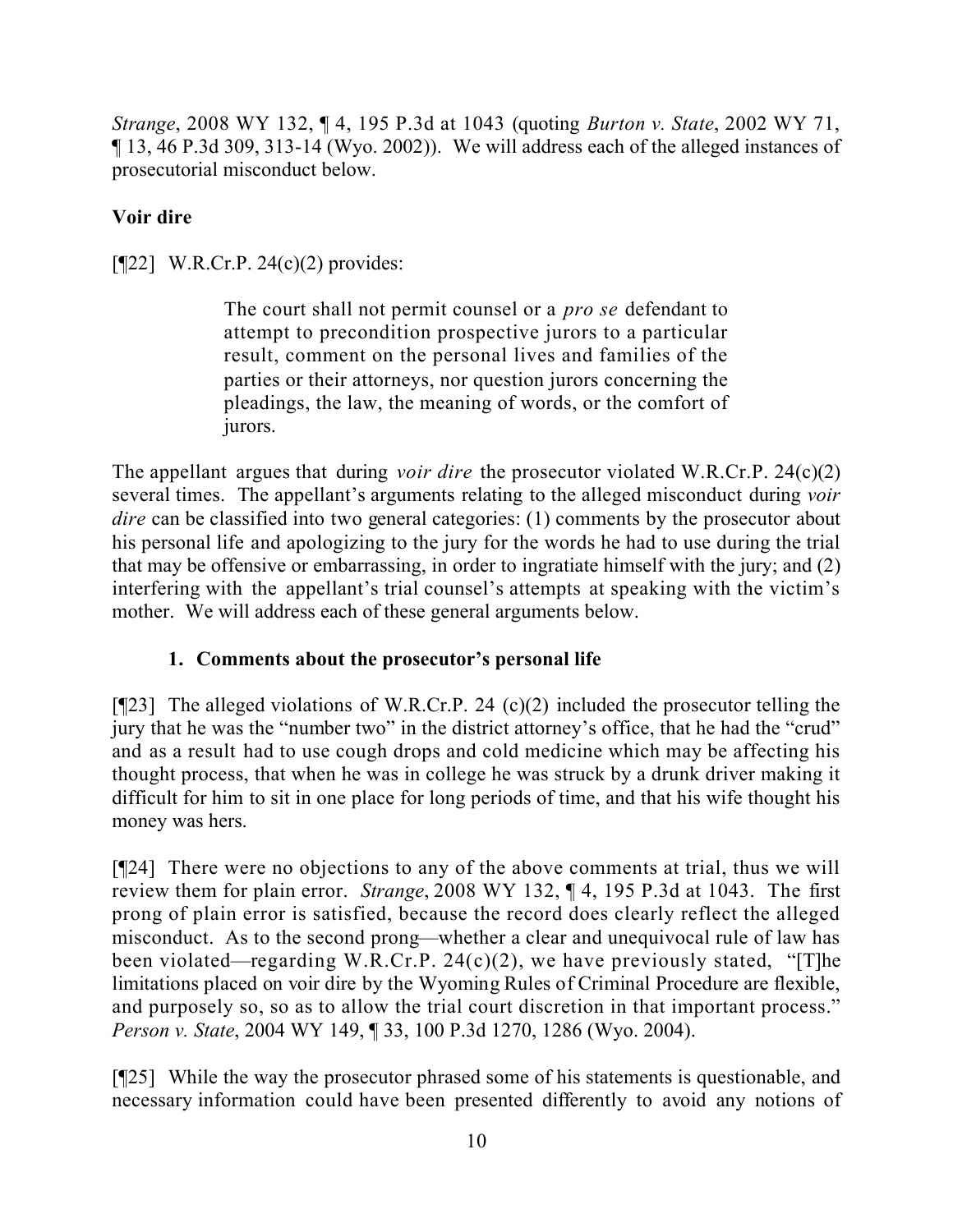impropriety, a review of the record demonstrates that the prosecutor's comments were not intended to ingratiate himself with the jury. For instance, the prosecutor's comment regarding being "the number two" in the district attorney's office was followed up by "But I always have to make sure I've introduced myself, because at some point I'm going to ask you who all of you know." While it may not have been necessary to explain the specific position that the prosecutor held at the district attorney's office, the comment was relatively benign and really did not tell the jurors much more than they already knew (i.e. that the prosecutor was from the district attorney's office). Similarly, when the prosecutor mentioned having a cold and needing to take cough drops as a result, those statements were nothing the jurors were not already likely aware of through their own personal observations. We also note that at least with regard to the alleged misconduct relating to the prosecutor mentioning his wife, the appellant's trial counsel also made a comment about her ex-husband during *voir dire*. Clearly wide latitude was being given to both sides during *voir dire*. It would be difficult for this Court to hold the State accountable for comments which were similar to comments made by the appellant's counsel. *See Metzger v. State*, 4 P.3d 901, 910 (Wyo. 2000) (noting that defense counsel asked similar questions to that which appellant now claims were error for the prosecutor to ask). Additionally, the appellant does not point us to any case law that would suggest that these comments violate W.R.Cr.P. 24(c)(2) *per se*. The appellant also makes no specific showing of prejudice regarding any of these comments. In addition, the appellant argues that the prosecutor attempted to ingratiate himself with the jury when he made a series of comments in which the prosecutor apologized for some of the graphic comments, words, or statements he would have to use in this case that may offend members of the jury. We reject the appellant's argument because a review of the record indicates that the prosecutor made these statements and then asked whether or not the members of the jury would hold such potentially offensive comments against the State. The prosecutor's comments were intended to ferret out any bias that the jurors may develop as a result of the potentially offensive words or phrases that the State would naturally be required to say in a sexual assault case and therefore we do not find the prosecutor's comments in that regard to be misconduct.

[¶26] One of the prosecutor's comments is more troubling, perhaps, than the others. In explaining to the jury why he had trouble sitting down for long periods of time, and in an effort to transition to a question about whether any jurors had medical issues which may prevent them from serving on the jury, the prosecutor stated, "Now, when I was in college, I was struck by a drunk driver, and one of the things I learned was, over the years, especially the older I got, the more it was difficult for me to sit in one position for long periods of time." While the relevance of this comment is questionable, the statement was limited and brief, and the appellant makes no specific showing of prejudice relating to the comment, so we cannot say that plain error occurred. *See Teniente v. State*, 2007 WY 165, ¶ 10, 169 P.3d 512, 520 (Wyo. 2007) ("[T]he defendant bears the burden of proving prejudice" relating to claims of prosecutorial misconduct.). Consequently, the appellant has failed to prove plain error relating to these comments.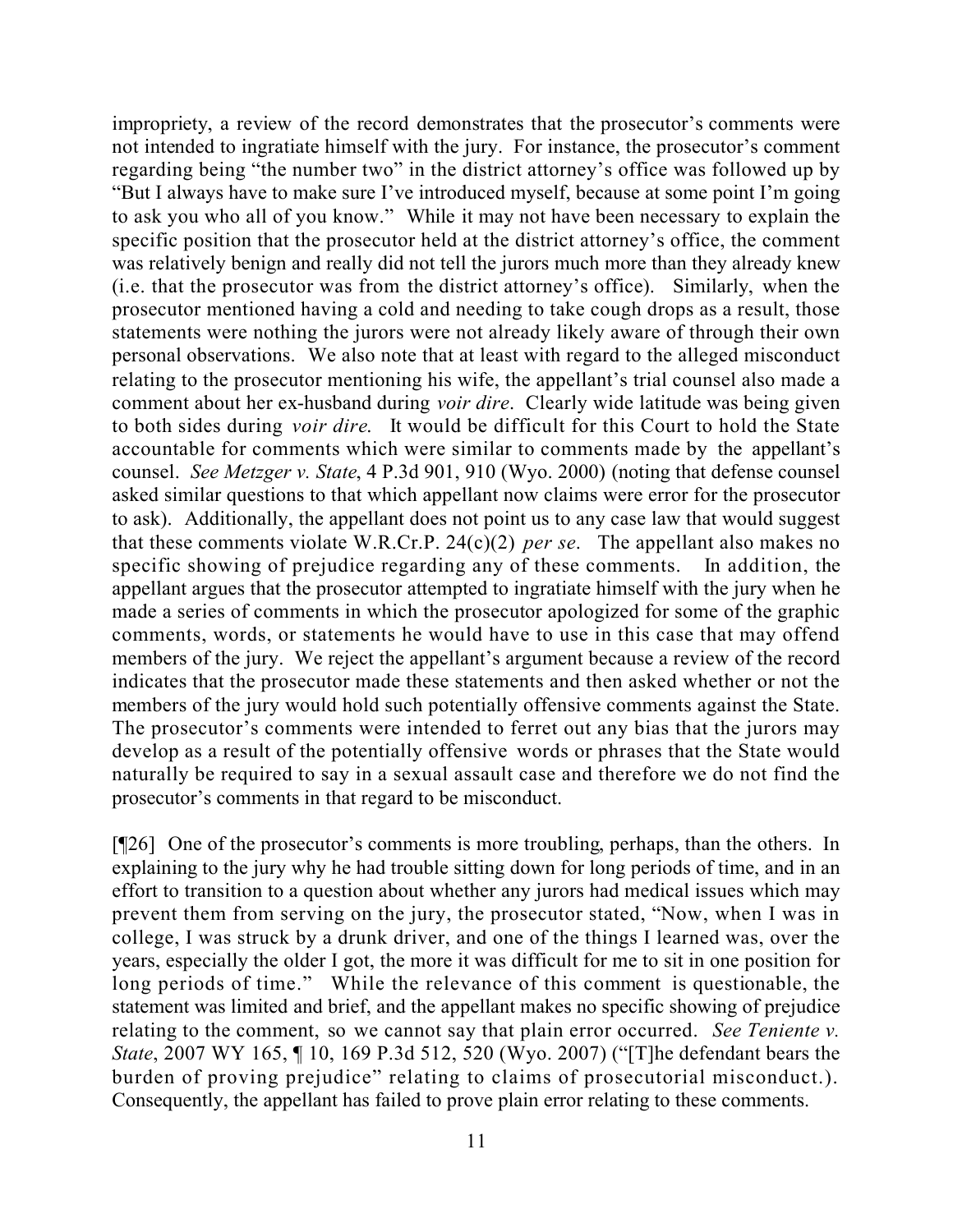#### **2. Interference with attempts to speak with the victim's mother**

[¶27] The final claim of prosecutorial misconduct allegedly occurring during *voir dire*  arises out of an incident where the appellant's trial counsel attempted to speak with the victim's mother in the hallway outside the courtroom and the prosecutor interfered with that conversation. Although it is slightly difficult to grasp exactly what the appellant is arguing in this regard, it appears that the gist of the argument is that the prosecutor conveyed to the jury that he in no way represented the victim or had a duty to her, but then attempted to interfere with the appellant's trial counsel's attempts to speak with the victim's mother. Even assuming this allegation is true, it is unclear how the prosecutor's actions violate W.R.Cr.P. 24(2)(c). The appellant fails to provide any cogent argument or cite to any legal authority regarding this argument and accordingly we will not further address the appellant's arguments as they relate to purported violations of W.R.Cr.P. 24(2)(c). *Rolle v. State*, 2010 WY 100, ¶ 33, 236 P.3d 259, 273 (Wyo. 2010) (quoting *Forbis v. Forbis*, 2009 WY 41, ¶ 10, 203 P.3d 421, 424 (Wyo. 2009)) ("We have 'consistently refused to consider claims not supported by cogent argument or citation to pertinent legal authority.'").

[¶28] The appellant also argues, however, that the above-described conduct violates the ABA Standards for Criminal Justice Prosecution and Defense Function, Standard 3-3.1 Investigative Function of Prosecutor (3d ed. 1993). That standard provides: "d) A prosecutor should not discourage or obstruct communication between prospective witnesses and defense counsel. A prosecutor should not advise any person or cause any person to be advised to decline to give to the defense information which such person has the right to give." This issue was raised with the district court following the abovedescribed events. It is unclear exactly what the appellant is requesting this Court to review: he offers no standard of review, nor does he make any argument relating to how the events prejudiced him. The record reveals that the district court offered a solution to the appellant's complaint, which included waiting until the victim's mother was called as a witness and then asking her if she wanted to speak with the appellant's trial counsel and, if so, whether she wanted to do it in private or with someone from the district attorney's office present. There is no indication in the record whether the appellant's trial counsel heeded the district court's advice and requested to speak with the victim's mother again when she was called as a witness. As a result, we have no means by which to determine whether the alleged misconduct was cured by the actions of the district court. Even assuming arguendo that the appellant's trial counsel was not allowed to meet with the victim's mother, the appellant makes no showing of prejudice. Consequently, the appellant's arguments must fail. *See Strange*, 2008 WY 132, ¶ 4, 195 P.3d at 1043 (quoting *Arevalo v. State*, 939 P.2d 228, 230 (Wyo. 1997)) ("Claims of prosecutorial misconduct are settled by reference to the *entire* record and hinge on whether a defendant's case has been so prejudiced as to constitute denial of a fair trial.");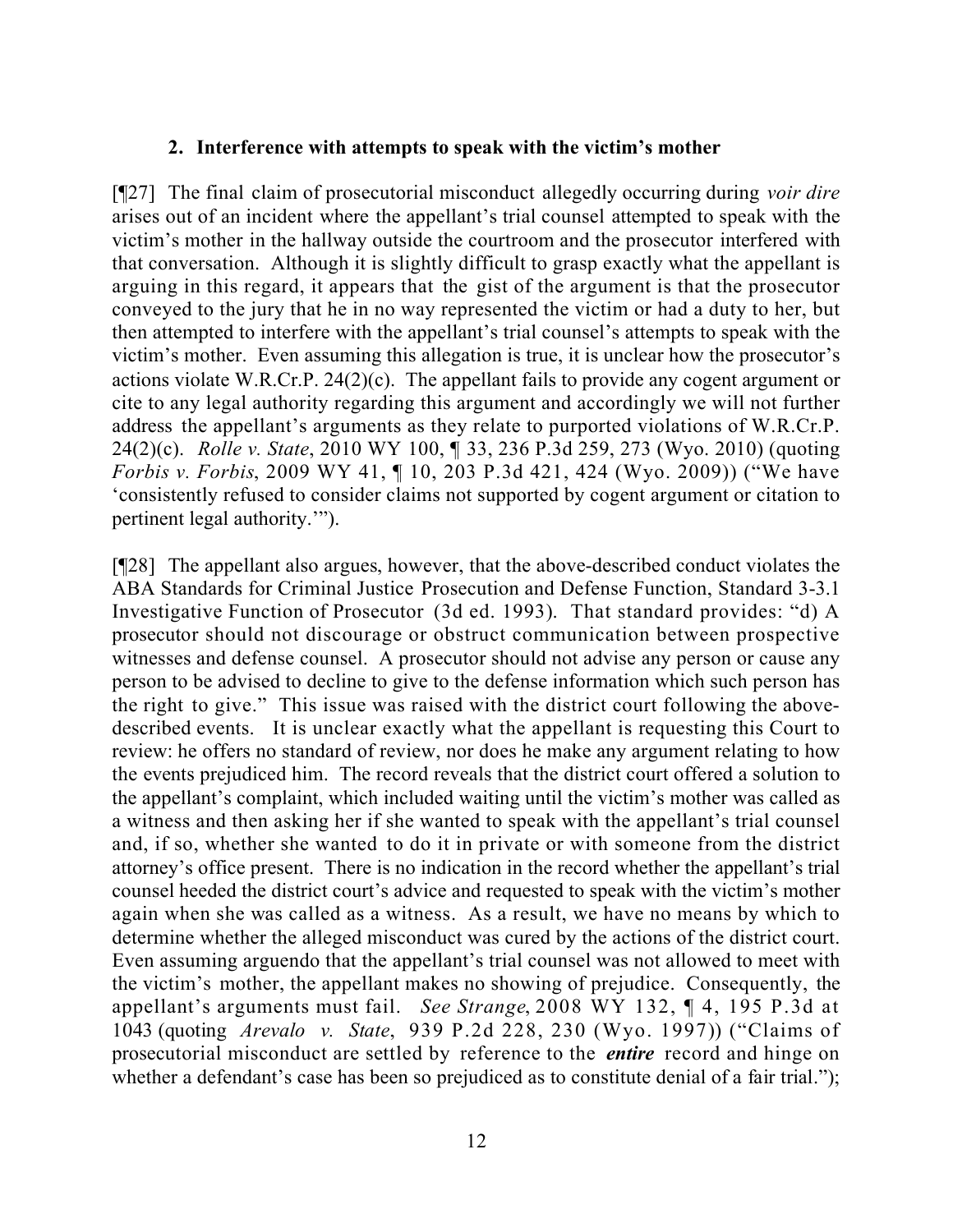*see also Teniente*, 2007 WY 165, ¶ 10, 169 P.3d at 520 ("[T]he defendant bears the burden of proving prejudice" relating to claims of prosecutorial misconduct.).

## **Improper cross-examination of the defense expert**

[¶29] The appellant argues that the prosecutor committed misconduct by making a series of improper hearsay statements on cross-examination of Dr. Denison, the appellant's expert witness, in an attempt to impeach the expert's truthfulness and the credibility of his expert opinion. Specifically, the appellant claims that the prosecutor violated the hearsay rule and the appellant's right to confront witnesses against him when the prosecutor asked Dr. Denison whether it would surprise him that the prosecutor spoke with specific people at the places with which Dr. Denison claimed to be affiliated and they said Dr. Denison was not affiliated with them. The following exchange occurred during Dr. Denison's cross-examination:

> Q. [By Prosecutor] Okay. So this wasn't necessarily like an interviewing thing, it doesn't sound like.

> A. [By Dr. Denison] No. This was -- see, it's the Reid Academy -- or the Reid Institute, and they have a yearly or twice yearly set of presentations for investigators. So there are a number of different issues on that.

> Q. Does "trouble in the workplace, detecting poison personnel" sound familiar?

A. Right. That was the name of it.

Q. So that was what you presented?

A. Right.

Q. So it was about workplace situations. And you said you're a member of the Reid Institute?

A. Yes.

Q. Are you familiar with Joseph P. Buckley of the Reid Institution?

A. No. Mark Reid is the person who invited me to come and did the first training that I was in.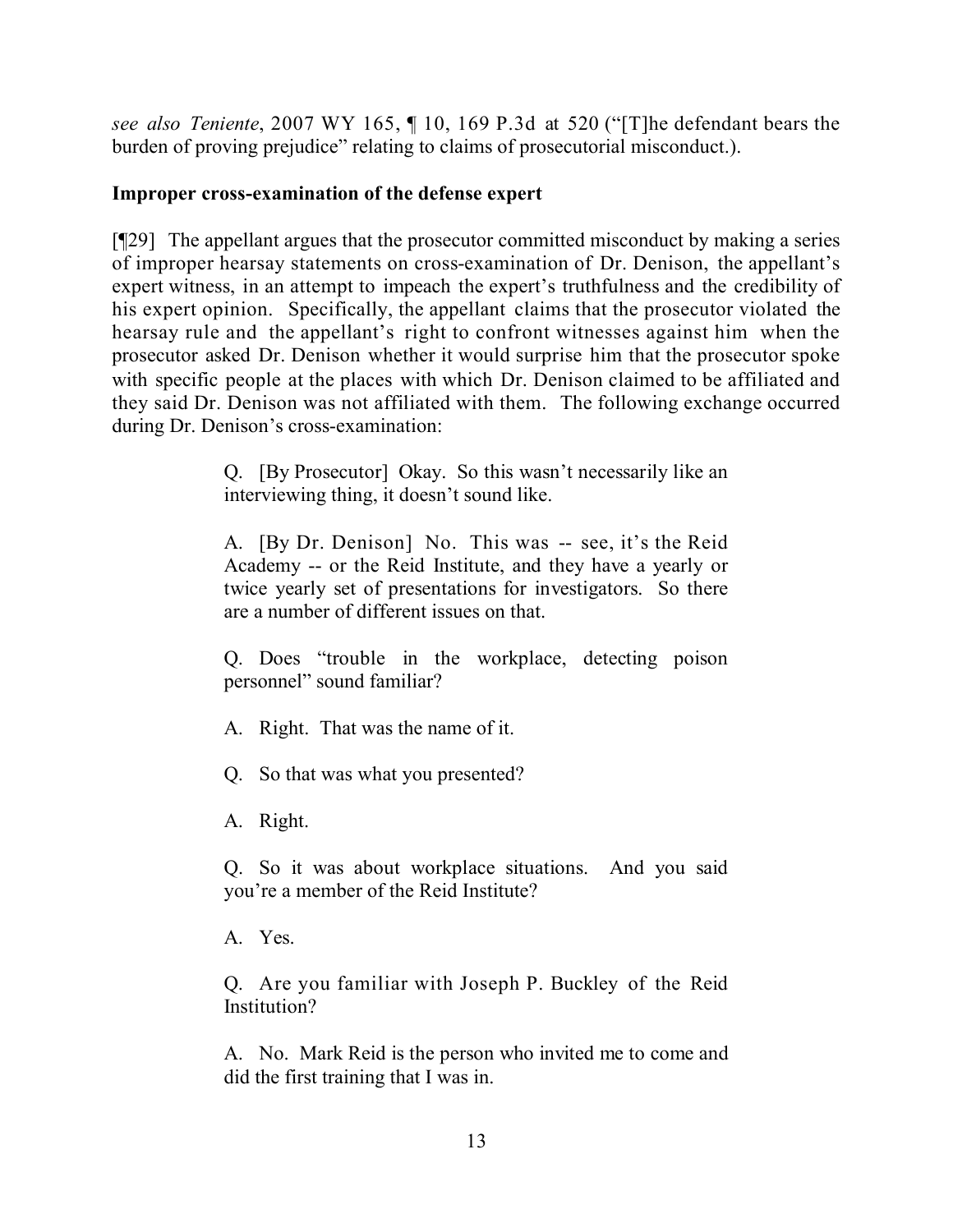Q. And, interestingly enough, we contacted the Reid Institute, sir. Would it surprise you to know that they say you're not a member?

A. Yes, that would surprise me to hear that. Yes, that definitely surprises me to hear that.

Q. Would it you [sic] surprise you --

(Reporter interruption.)

Q. [By Prosecutor] Would it surprise you to know that - you say you've attended a three-day basic course and a oneday advanced course on the Reid technique of interviewing in 2005 as well as two other Reid courses?

A. [By Dr. Denison] That would be right, yes, because I've done the Reid courses more than once.

Q. Would it surprise you to hear that they say, "Mr. Denison has never been authorized to teach the Reid technique of teaching and interrogation?"

A. Oh, I'm not certified to teach the Reid technique of interviewing and interrogation, and I'm sure I did not represent myself to be a teacher of the Reid technique of --

Q. And your current resume says you're a member of the Reid Institute.

A. Yes.

Q. And would it also surprise you --

(Reporter interruption.)

Q. [By Prosecutor] Would it also surprise you that they said, "It appears Mr. Denison joined the Reid Institution, an association made of primarily people who have attended our interviewing and interrogation class, in 2005 but did not renew his membership thereafter?"

A. [By Dr. Denison] That surprises me to hear that.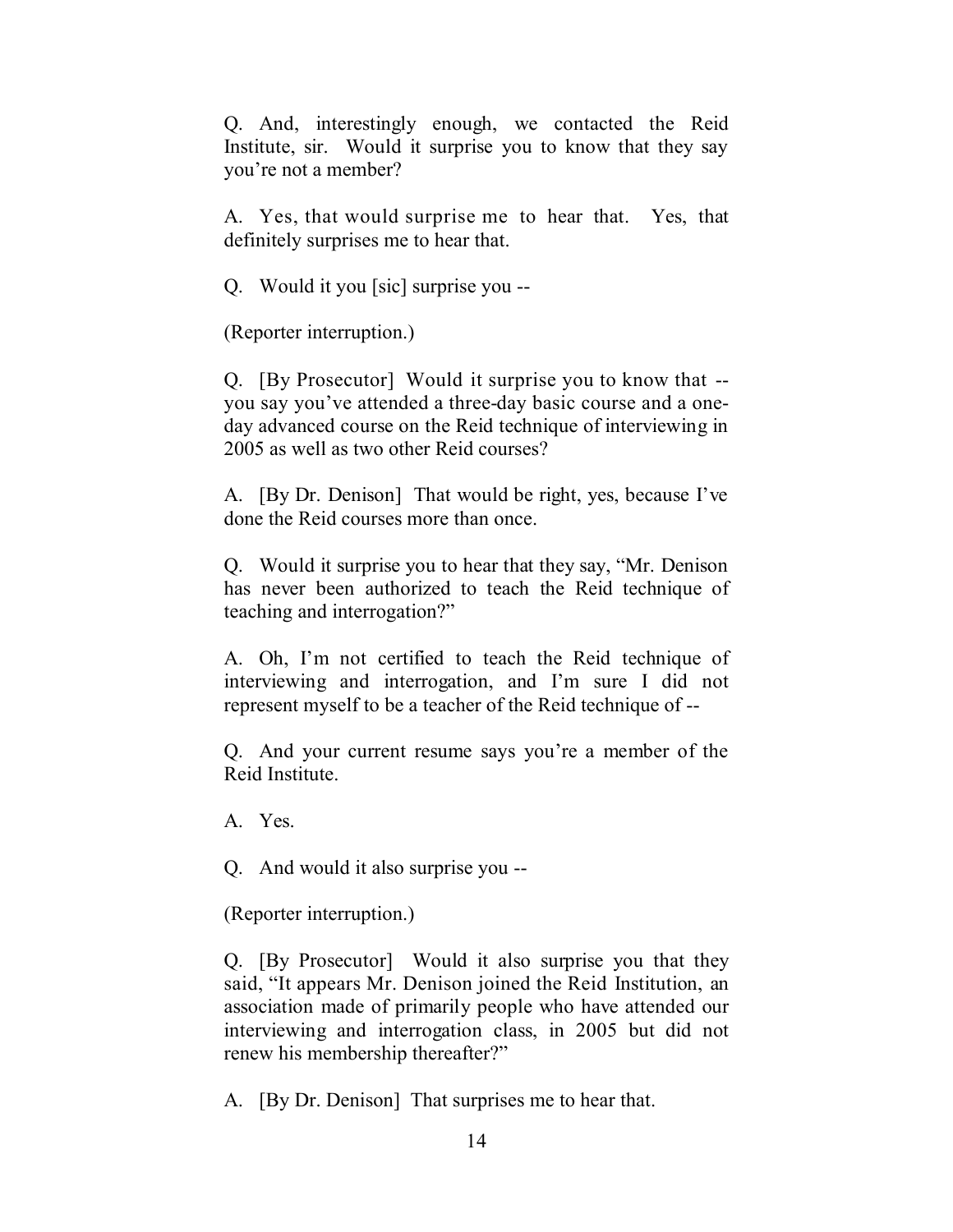Q. Okay. Let's talk about some of your other affiliations there, sir. One of them I noticed was the Academy Group you talked about specifically. You're associated with them?

A. Associated as in I've been trained by them.

. . . .

Q. According to Martin Rehberg, who is the director of that institute, he says that you're not a member, and it would be inaccurate to say that you're affiliated with them.

Let's talk about the Association of Threat -- let's see if I get this right -- Association of Threat Assessment Professionals. That's the membership out of California started by law enforcement agencies?

A. Yes.

Q. And you said --

A. I've had --

Q. I want to --

THE COURT: Hold on. Hold on. One at a time, please. Your question, [prosecutor]?

Q. [By Prosecutor] I want to make sure I heard you. You're involved in Colorado?

A. [By Dr. Denison] Yes, sir.

Q. Okay. And that would be -- the current president is Gary Hickox?

A. Yes.

Q. Would it surprise you to know I spoke to ATAP today, the Association of Threat Assessment Professionals? I spoke to Justin at their office. He says you're not affiliated with them.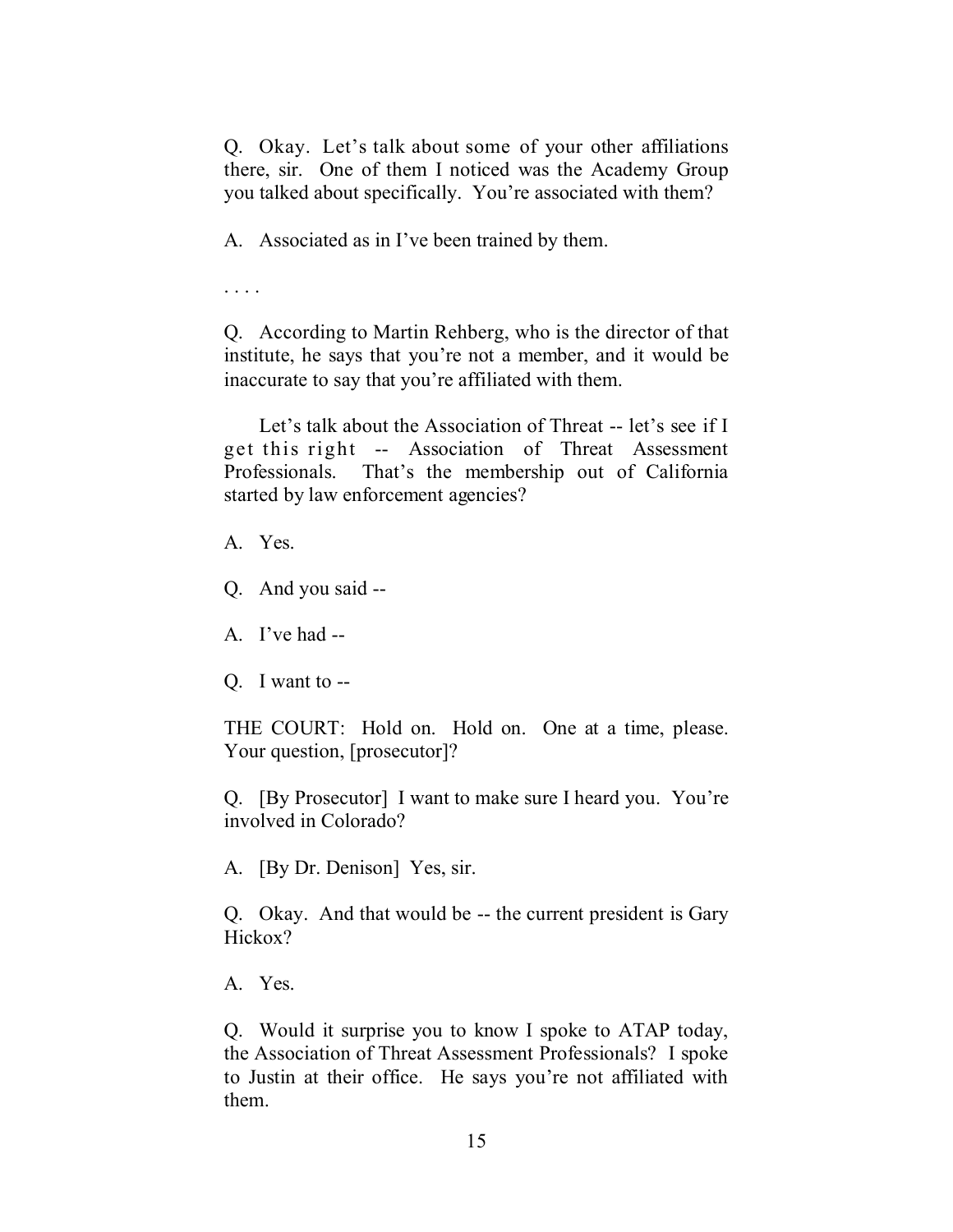A. That surprises me as well, because that is -- that is an affiliation that requires sending in a yearly amount of money --

Q. Sure.

- A. -- unlike --
- Q. So you just --

THE COURT: Wait a minute. Let him finish his answer.

A. [By Dr. Denison] -- unlike AGI. And I'm not sure where you're going with this, but I certainly think using the word "affiliation" is appropriate.

Q. [By Prosecutor] They didn't seem to think so.

[Defense Counsel]: Your Honor, argumentative, improper.

THE COURT: Yeah. The remark made by [the prosecutor] is stricken. The jury's instructed to disregard it.

Let's move to the next question, please.

Q. [By Prosecutor] I have no further questions of this witness, Your Honor.

[¶30] Because the appellant did not object at trial to the questions he now complains were prosecutorial misconduct, we will review them for plain error. *Teniente*, 2007 WY 165, ¶ 10, 169 P.3d at 520; *see also Stokes v. State*, 2006 WY 134, ¶ 6, 144 P.3d 421, 423 (Wyo. 2006) (constitutional questions which are not raised below are reviewed for plain error). The alleged misconduct is clearly reflected in the record, as indicated by the above quoted portions of the transcript. As to the second prong of the plain error analysis―whether a clear and unequivocal rule of law was violated―the appellant argues that the prosecutor violated W.R.E. 802 by introducing hearsay statements. W.R.E. 802 provides, "Hearsay is not admissible except as provided by these rules or by other rules adopted by the Supreme Court of Wyoming or by statute." The appellant claims that no exceptions to the hearsay rule were offered and none exist. Additionally, the appellant argues that by introducing the hearsay statements the prosecutor violated the appellant's right to confrontation, as provided by the Wyoming Constitution, article I, section 10 and the Sixth Amendment to the United States Constitution, because the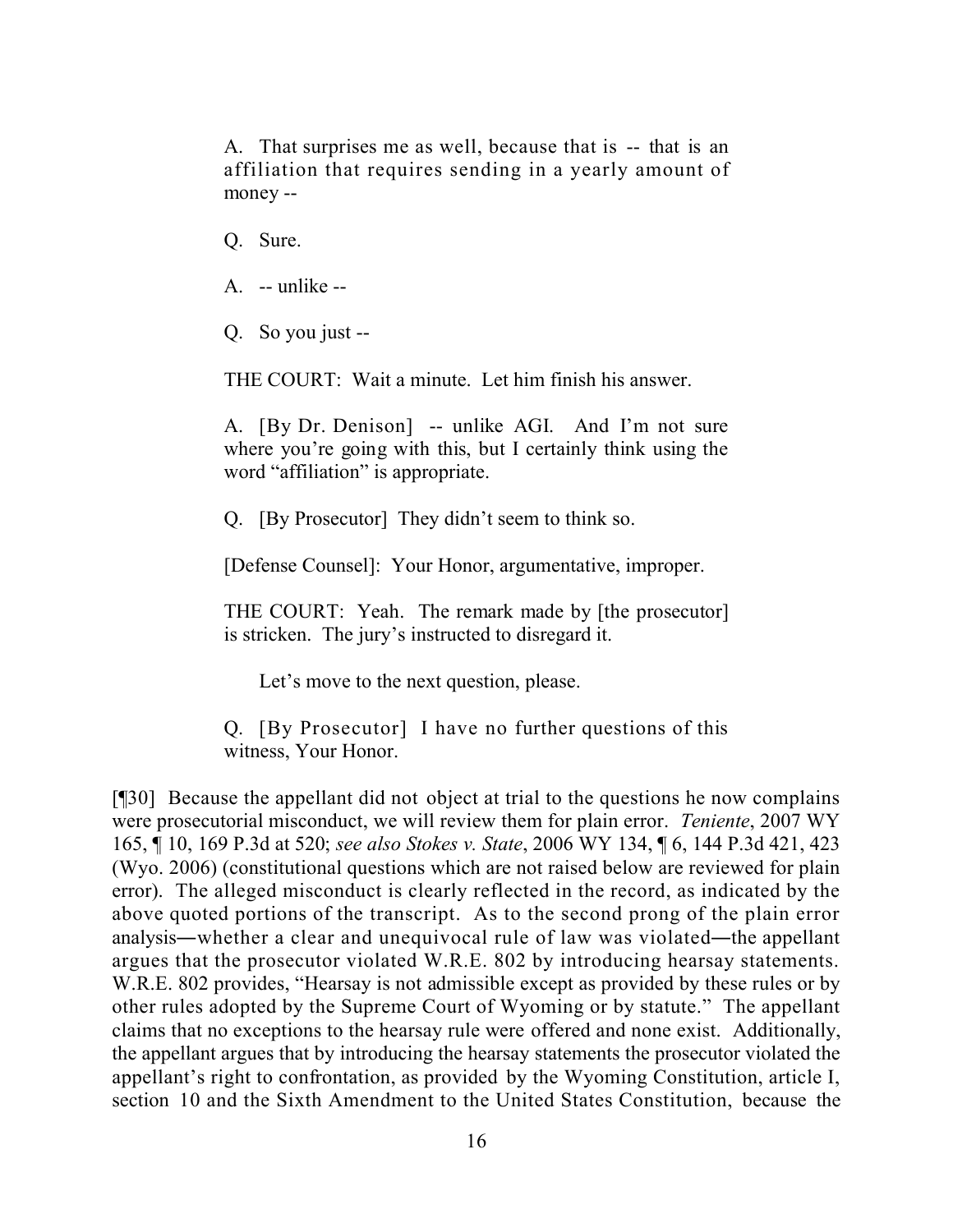people that purportedly made the statements were not called as witnesses, nor were they identified to the defense prior to trial to allow the defense to call them. Furthermore, the appellant argues that "the prosecutor improperly inserted himself, and by extension, his credibility as a respected member of the legal system, into the cross-examination of Dr. Denison<sup>"</sup>

[¶31] In response, the State argues that the questions were proper as cross-examination of collateral matters under W.R.E. 608(b), and that that rule only precluded the prosecutor from seeking to introduce extrinsic evidence relating to the collateral matter of Dr. Denison's credentials. W.R.E. 608(b) provides in relevant part as follows:

> (b) *Specific instances of conduct*. – Specific instances of the conduct of a witness, for the purpose of attacking or supporting his credibility, other than conviction of crime as provided in Rule 609, may not be proved by extrinsic evidence. They may, however, in the discretion of the court, if probative of truthfulness or untruthfulness, be inquired into on cross-examination of the witness (1) concerning his character for truthfulness or untruthfulness, or (2) concerning the character for truthfulness or untruthfulness of another witness as to which character the witness being crossexamined has testified. . . .

We are inclined to agree with the State in this particular situation. We have held that wide latitude should be granted in the cross-examination of expert witnesses. In that regard, we have said the following:

> Having offered his expert opinion the expert witness exposes himself to interrogation which ordinarily would have no place in the cross-examination of a factual witness, but the expert exposes himself to the most searching kind of investigation into his qualifications, the extent of his knowledge and the reasons for his opinion, including the facts and other matters upon which it is based. The cross-examiner can raise any subject fairly designed to test his expertise whether touched upon in his direct testimony or not.

*Chrysler Corp. v. Todorovich*, 580 P.2d 1123, 1133 (Wyo. 1978) (citations omitted). By taking the stand as an expert, Dr. Denison opened himself up to the kinds of questions that the prosecutor asked. The questions were consistent with W.R.E. 608(b), in that they related to a collateral matter, but were designed to cross-examine Dr. Denison in regard to his character for truthfulness or untruthfulness, and the bases of his opinions.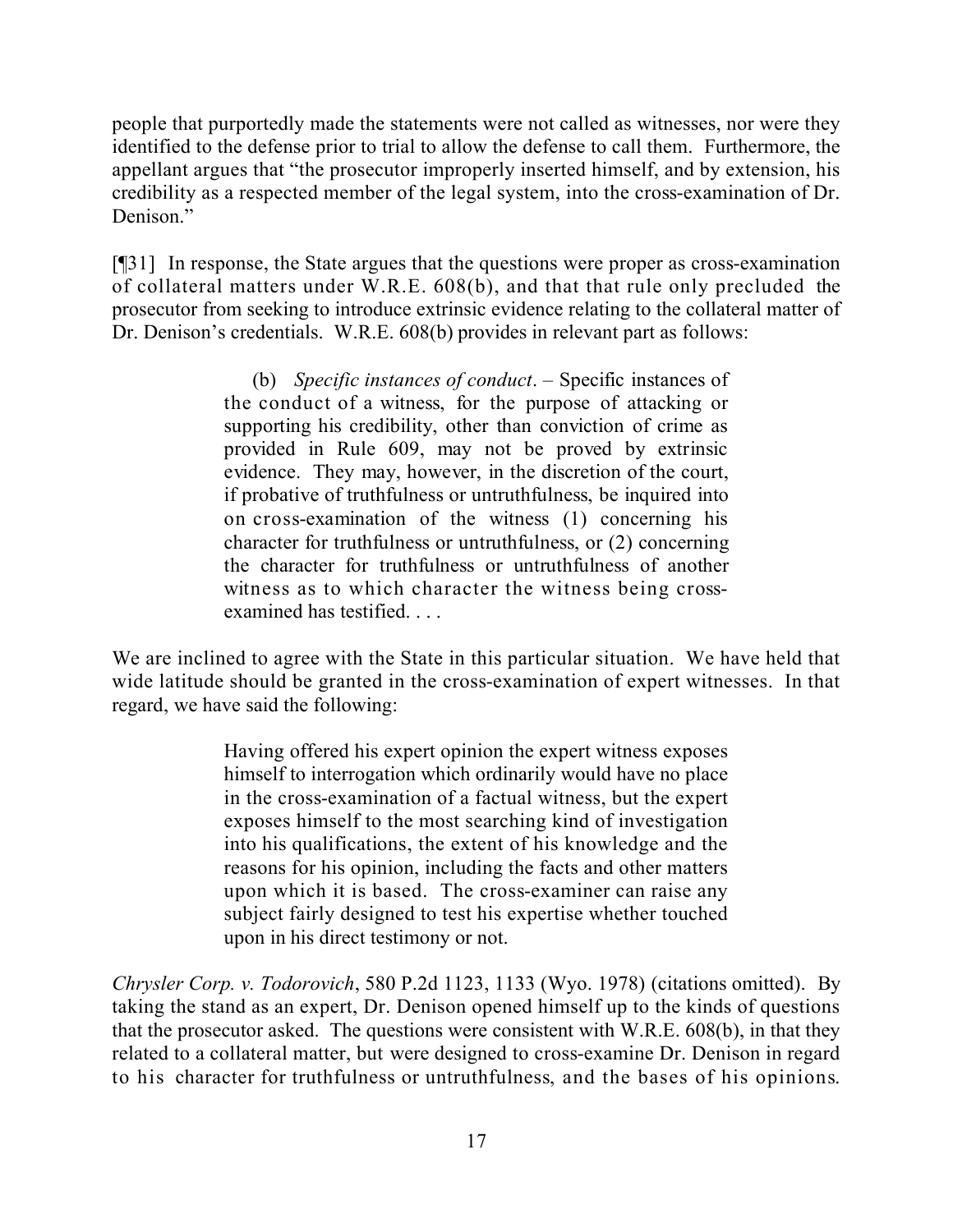Consequently, we cannot say that the prosecutor violated a clear and unequivocal rule of law. Therefore, the appellant has failed to prove plain error.

# **Other alleged instances of prosecutorial misconduct**

[¶32] The appellant raises a number of additional instances of alleged prosecutorial misconduct, including identifying witnesses as defense witnesses, speaking too loudly at side bar conferences in order to allow the jury to hear what was being said, eliciting victim impact testimony, and improper use of W.R.E. 404(b) evidence during closing argument. However, the appellant's arguments relating to these issues are deficient in a number of ways, including failing to make any cogent arguments as to the alleged misconduct, failing to cite to pertinent legal authority, and, most significantly, failing to demonstrate or even discuss, in most instances, how the alleged misconduct prejudiced the appellant. We have repeatedly held that we will not address issues that are unaccompanied by cogent argument or citation to pertinent legal authority. *See Rolle*, 2010 WY 100, ¶ 33, 236 P.3d at 273 (quoting *Forbis*, 2009 WY 41, ¶ 10, 203 P.3d at 424) ("We have 'consistently refused to consider claims not supported by cogent argument or citation to pertinent legal authority.'"); *see also Teniente*, 2007 WY 165, ¶ 10, 169 P.3d at 520 ("[T]he defendant bears the burden of proving prejudice" relating to claims of prosecutorial misconduct.). Consequently, we will not further address these issues.

# *Did the district court abuse its discretion when it denied the appellant's motion for mistrial based upon the jury watching a redacted videotaped interview of the victim?*

[¶33] The appellant argues that the district court abused its discretion when it denied the appellant's motion for mistrial based on the district court's admission of a redacted videotaped interview of the victim. The crux of the appellant's argument is that he believed that based on earlier conversations the entire videotape was going to be played to the jury but, once most of it had been played in court, the prosecutor objected to some of the content on the remainder of the videotape. The portions objected to by the prosecutor were then redacted by order of the district court. The appellant claims that the only reason he made the decision to play any part of the videotape, which contained unfavorable material, was because he thought the prosecutor and district court were going to allow him to play the videotape in its entirety. The appellant then moved for mistrial based on the grounds just described, which motion was denied. More of the facts regarding this issue will be discussed below.

[¶34] "We review the denial of a motion for mistrial for an abuse of discretion." *Yellowbear v. State*, 2008 WY 4, ¶ 66, 174 P.3d 1270, 1295 (Wyo. 2008). "[A]n abuse of discretion occurs where the district court could not have reasonably concluded as it did.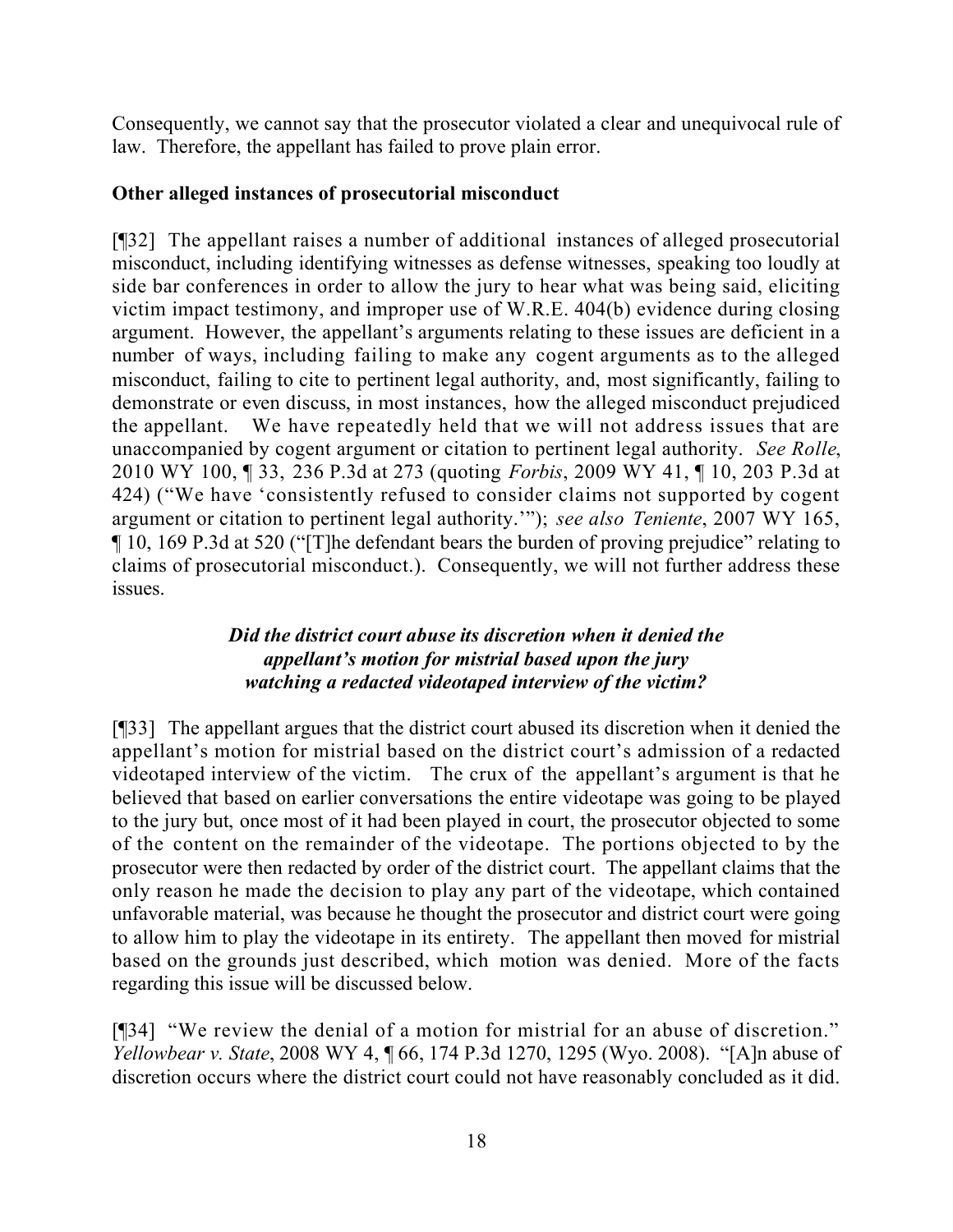It is important to remember that there is a distinction between the role of this Court and the role of the district court in regard to" a motion for mistrial. *Id*. at ¶¶ 66-67, at 1295 (citations omitted).

> The district court is not applying a standard of review when it determines the motion. Rather, in the case of a motion for mistrial, the district court is governed by the following principles:

> > Granting a mistrial is an extreme and drastic remedy that should be resorted to only in the face of *an error so prejudicial that justice could not be served by proceeding with trial.*

(Emphasis added.) *Warner v. State*, 897 P.2d 472, 474 (Wyo. 1995).

*Id.* at  $\sqrt{67}$ , at 1295.

[¶35] The appellant implies that at the time when the videotape was initially accepted into evidence, it was clear to the appellant, his counsel, the prosecutor, and the judge that the whole videotape would be played for the jury and no further objections would be forthcoming. However, the record does not support this scenario. The district court did a thorough job of discussing the possible issues relating to the admission of this videotape. We will not quote the entire transcript pertaining to this issue, but we will note that this issue was discussed for approximately twenty pages of transcript, wherein the district court made clear that notwithstanding the potentially harmful things that the jury may see and hear on the videotape that the appellant still wanted to play it. The record is clear that the reason the appellant initially wanted to play the videotape is because the defense's strategy was to claim that the victim's testimony was influenced by the victim witness coordinator and the videotape helped prove that, because it allegedly contained inconsistencies in the victim's story. Prior to playing the videotape, the appellant's trial counsel requested that a portion of the videotape, which contained a statement regarding the appellant's prior sexual assault conviction, be redacted. The district court and prosecutor agreed that that should occur. The following colloquy demonstrates, in part, that the appellant had notice not only of the dangers of playing the videotape, but also that the only objection that the prosecutor was waiving regarding the videotape was the order in which it was being played, but was explicitly reserving his right to make further objections regarding the substance and content of the videotape:

> [By Appellant's Counsel]: Your Honor, on behalf of [the appellant] and with his involvement in this, we do request that the tape be played except for that one reference,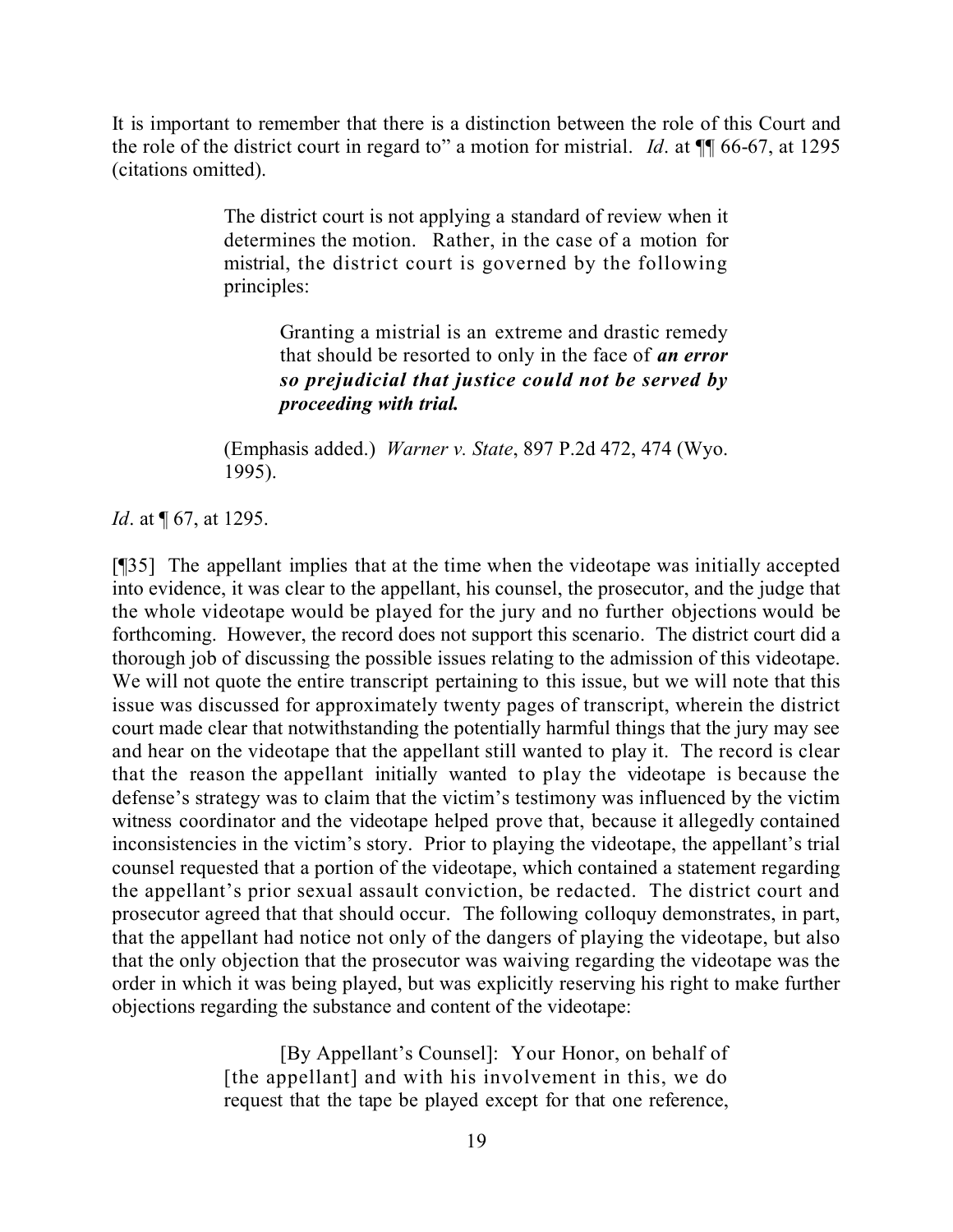that one area referenced by Ms. Gavagan to some other conduct, and we believe that we can redact that off of this pretty easily. We're just talking about one area, that one reference that would need to be --

. . . .

[By Appellant's Counsel]: And, Your Honor, what I would do, I would certainly give [the prosecutor] notice by tomorrow morning if there's something more that we would want to redact and have the Court make a determination as to whether that's appropriate or let the Court know if there is something else that we're intending to redact....

The objection that I don't want to have is that it should have been dealt with at the time of cross as opposed to on our case, and it sounds like they're not going to object to us doing it. . . .

. . . .

. . . .

[By The Prosecutor]: . . . And with that ruling from the Court, we would make no such objection as to the timeliness of her playing it at that point. If she's going to play it in her case in chief, I'm not going to say that she should have done that when [the victim] was on the stand. I won't make any objection along those lines.

[By Prosecutor]: Your Honor, not having really thought this through, I'll just put on the record what my thought process is regarding my tentative statements. I promised that I will not object during their case in chief that she should have done this during [the victim]'s crossexamination.

. . . .

... I may have another objection that may come to mind, but it certainly won't be because [the victim] won't be there to --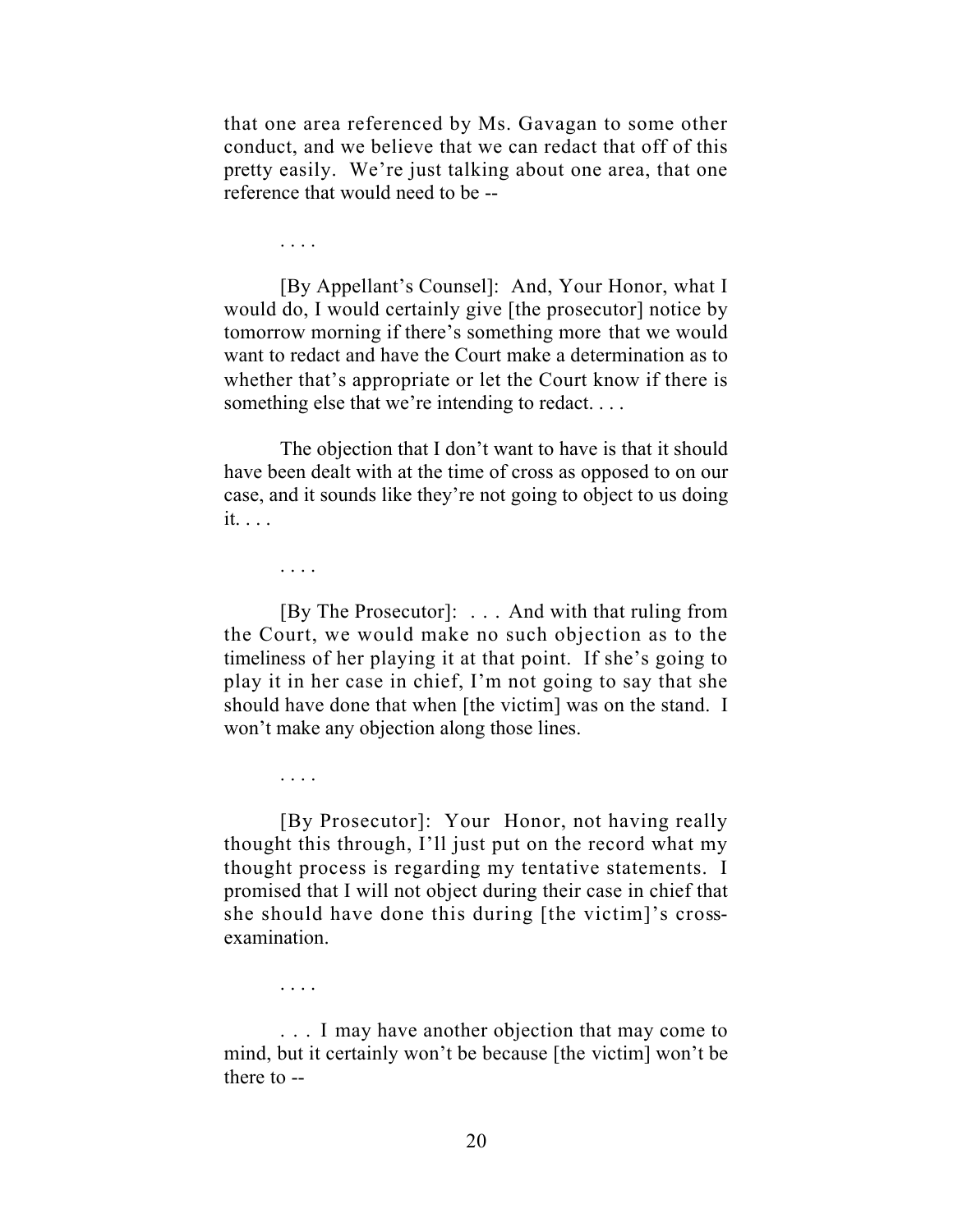I don't have some trick or trap in mind to keep it out because of what they're doing now. I may get a light bulb that says this shouldn't come in because of this reason, and I don't want to be precluded from it, but it won't be because [the victim] isn't on the stand.

. . . .

THE COURT: We can cross that bridge when we come to it.

[¶36] During the appellant's case-in-chief, the videotape was played. With approximately 20 minutes remaining in the video, the prosecutor objected on relevancy grounds regarding certain portions of the video. Specifically, the prosecutor objected to playing portions of the videotape that discussed the victim's prior contacts with law enforcement when she was a juvenile, and a portion discussing issues the victim had with her mother which also addressed the victim's sexual history. The district court agreed to further redact the videotape to exclude the additional objectionable content. In response, the following colloquy occurred:

> [By Appellant's Counsel]: The other concern that I have -- and it's a fairly large concern, Your Honor -- is that when you asked me to make sure with my client and had me go through the particular determination and strategy as to whether this tape should be used -- and for the record, this is the tape that's provided to us by the State. It's their evidence that they gave us in discovery.

> I had played the tape for my client. He was present when we had discussions about what would and would not be on the tape. We asked that the entire tape come in. The State was fine with that. You indicated that you were concerned because there was something in it you [sic] that you felt you'd heard that was going to be so prejudicial that you had concerns about whether that should simply be redacted. We agreed that, yes, that needs to be redacted. We found one other reference to prison, which we informed the Court of when we got here this morning, as well as the bathroom break that we felt could be removed from it.

> My concern at this point, quite honestly, is that my client -- that this was a -- that in terms of strategy, this was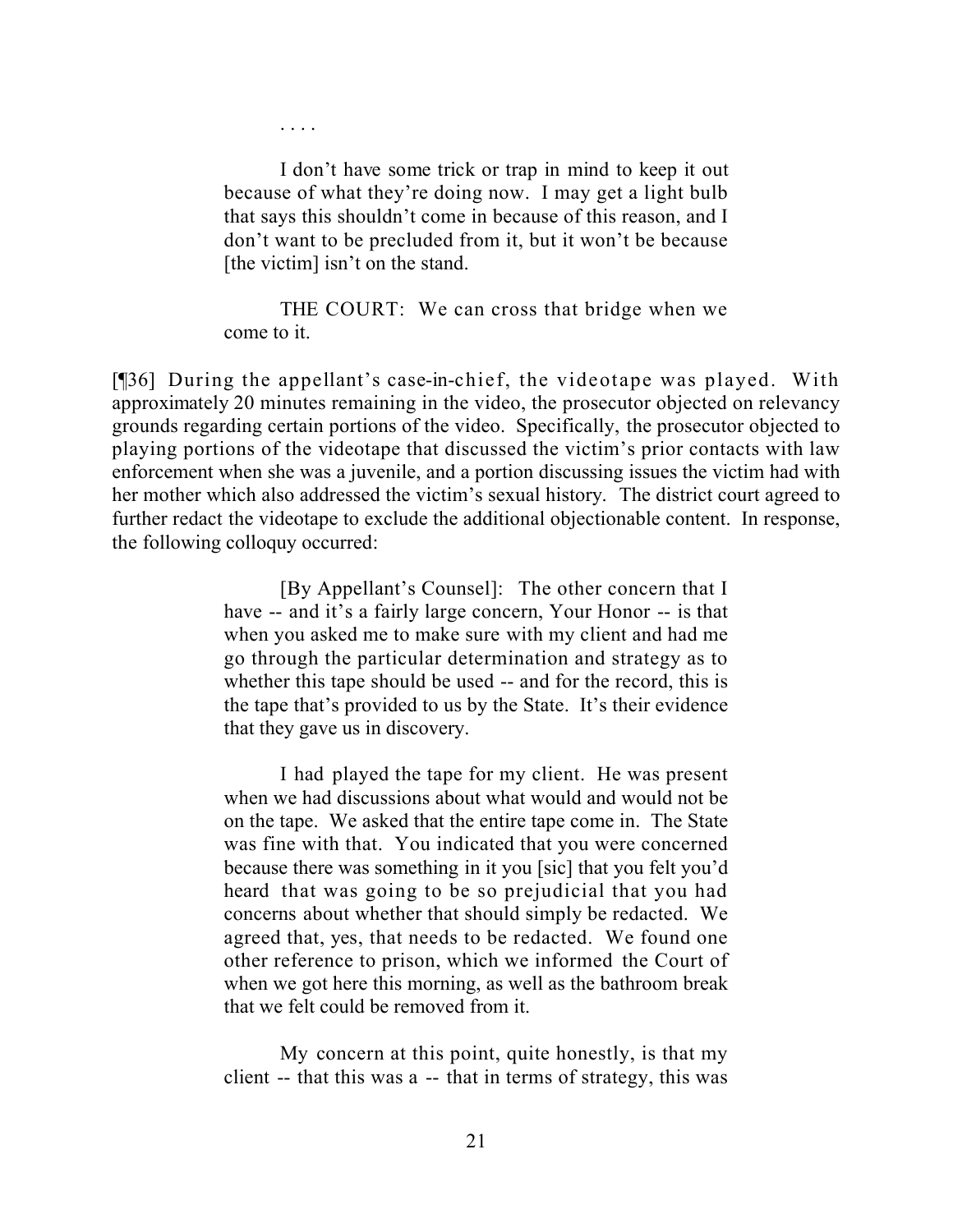not an easy determination to make on behalf of my client. I indicated this morning that my client had been involved in talking with me about that.

And one of the things -- one of the things that -- one of the factors, obviously, and strong factors, that he took into account was that the entire tape -- because there's much prejudicial information against him in it, but he felt that overall to have the jury hear everything that was going to be on that tape, that he decided strategywise [sic] with me that would be to his benefit.

THE COURT: I understand that, but to the extent that I thought that I was going to allow you to play something that was improper, I never would have allowed you to ask a witness that question. You may not have advised your client properly.

. . . .

... I think common sense would tell you that you would not allow that kind of information to come before the jury. It doesn't relate to the reasons that it's being played.

The appellant then moved for a mistrial, which was denied. In denying the appellant's motion for mistrial, the district court stated:

> THE COURT: I think everything that you played so far you made a choice to play. And the portions that I'm not going to allow are so clearly improper that if there was any hope that that would be heard by the jury, it was pretty unrealistic. And in addition, nothing's happened at this point that I think would so erode the fabric of this trial that it would require a mistrial. So I'm going to deny that motion.

[¶37] The appellant is essentially requesting that this Court reverse the district court's denial of his motion for mistrial based on the district court's refusal to admit inadmissible evidence. As demonstrated above, the appellant was not tricked into playing the videotape. The appellant made a conscious decision to play the videotape knowing the risks. The prosecutor explicitly reserved his right to object to admission for any reason other than the order in which the tape was played. As the district court pointed out, the information the appellant intended to present to the jury is generally inadmissible and it should not have come as any surprise to the appellant that the district court prohibited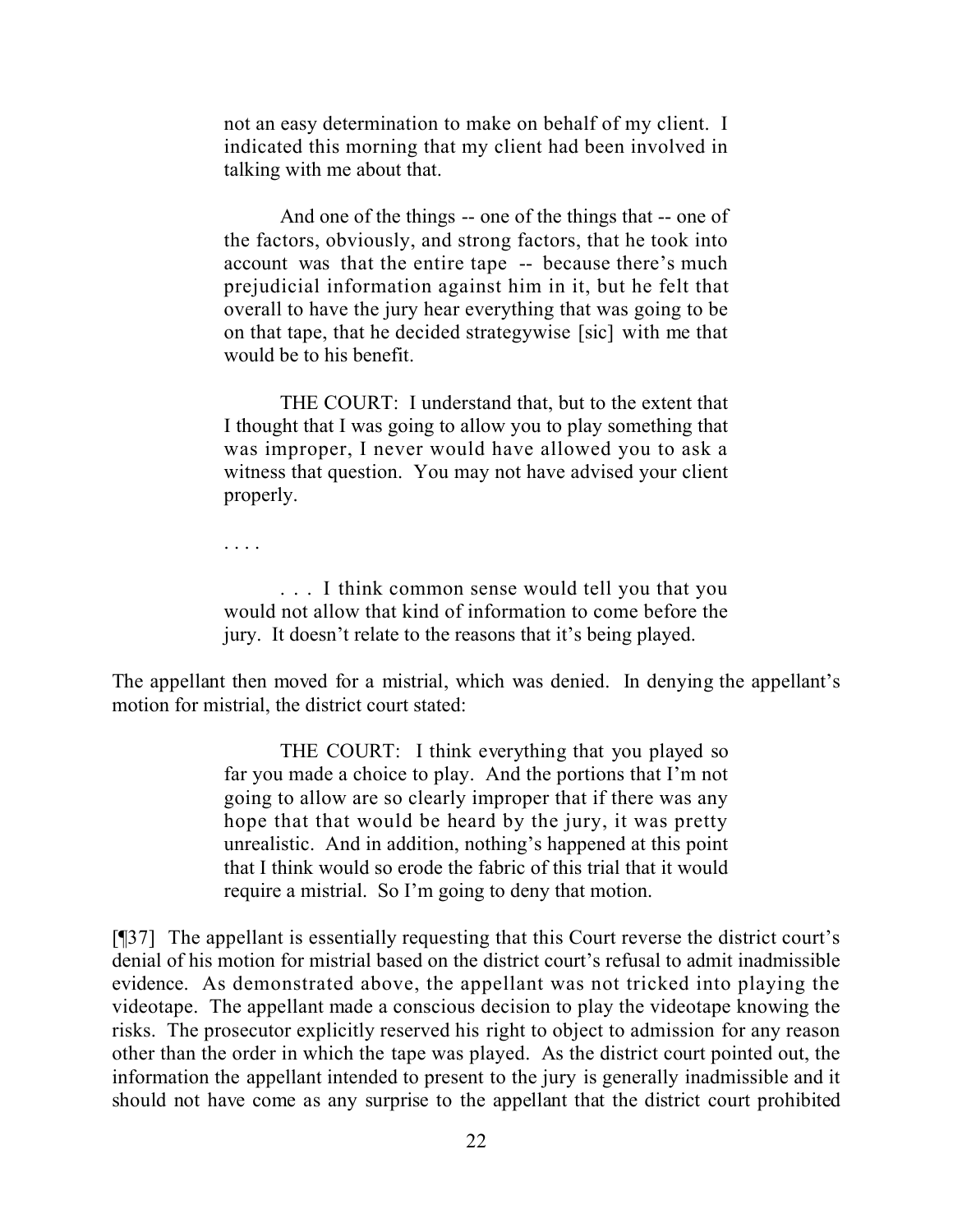him from showing those portions of the video. *See* W.R.E. 609(d) ("Evidence of juvenile adjudications is generally not admissible under this rule."); and Wyo. Stat. Ann. § 6-2- 312 (LexisNexis 2009) (governing the admission of sexual history evidence of sexual assault victims). Consequently, we cannot say that the district court abused its discretion in denying the appellant's motion for mistrial.

[¶38] In the alternative to arguing that the district court abused its discretion by denying his motion for mistrial, the appellant argues that his trial counsel was ineffective for initially introducing the video and believing that every portion of the video would be played, and therefore the remedy should be a new trial. In order to prevail on an ineffective assistance of counsel claim, the appellant

> must demonstrate on the record that counsel's performance was deficient and that prejudice resulted. *Strickland* [*v. Washington*], 466 U.S. [668,] 687, 104 S.Ct. [2052,] 2064 [(1984)]; *Starr* [*v. State*, 888 P.2d 1262*,*] 1266 [(Wyo. 1995)] [*overruled on other grounds by Jones v. State*, 902 P.2d 686, 691 (Wyo. 1995)]; *King v. State*, 810 P.2d 119, 125 (Wyo. 1991) (Cardine, J., dissenting); *Campbell v. State*, 728 P.2d 628, 629 (Wyo. 1986); *Frias* [*v. State*], 722 P.2d [135,] 145  $[(Wyo. 1986)]$ . In other words, to warrant reversal on a claim of ineffective assistance of counsel, an appellant must demonstrate that his counsel failed to "render such assistance as would have been offered by a reasonably competent attorney" and that "counsel's deficiency prejudiced the defense of [the] case." *Lower v. State*, 786 P.2d 346, 349 (Wyo. 1990). "The benchmark for judging any claim of ineffectiveness must be whether counsel's conduct so undermined the proper functioning of the adversarial process that the trial cannot be relied on as having produced a just result." *Strickland,* 466 U.S. at 686, 104 S.Ct. at 2064.

*Chapman v. State*, 2001 WY 25, ¶ 6, 18 P.3d 1164, 1168-69 (Wyo. 2001) (quoting *Grainey v. State*, 997 P.2d 1035, 1038-39 (Wyo. 2000)).

[¶39] Although the district court prohibited the appellant's counsel from showing portions of the videotape, the original purpose for which counsel sought to play the videotape was not frustrated: i.e. to show inconsistencies in the victim's stories from which to draw an inference supporting the defense's theory that the victim witness coordinator had influenced the victim. We have repeatedly stated that we will not second guess trial tactics. *Schreibvogel v. State*, 2010 WY 45, ¶ 48, 228 P.3d 874, 890 (Wyo. 2010). Furthermore, the appellant points us to no specific prejudice that the appellant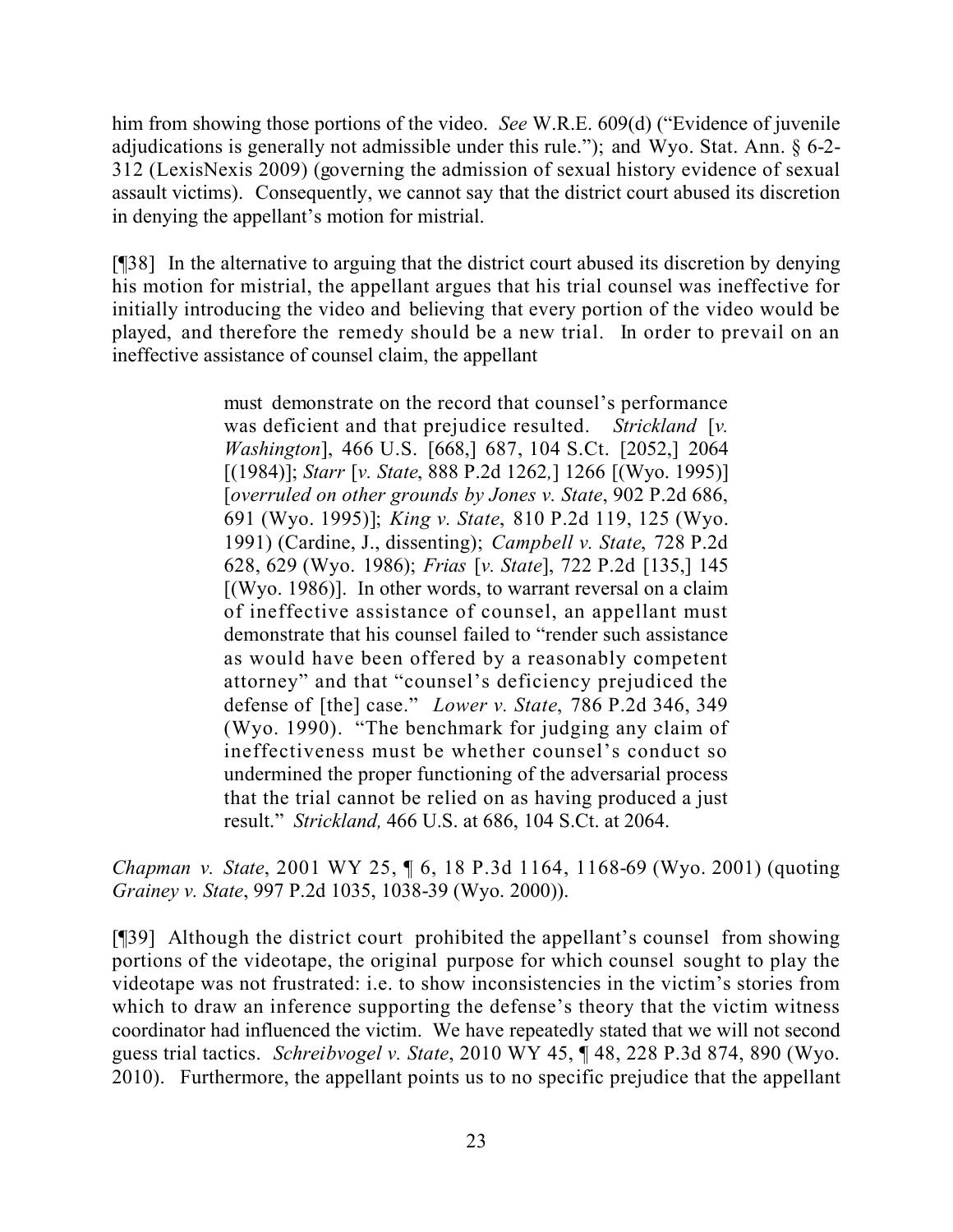suffered as a result of his trial counsel's decisions. As a result, we cannot say that counsel rendered ineffective assistance to the point that we cannot trust that a just outcome resulted.

### *Did the district court abuse its discretion when it admitted "flight evidence"?*

[¶40] The appellant's final claim of error is that the district court abused its discretion when it allowed the State to present evidence that the appellant attempted to flee when authorities in Arizona went to his house to arrest him. Specifically, the appellant argues that the district court abused its discretion in admitting the flight evidence because the evidence was introduced in order to show the appellant's guilty conscience, but the State was not required first to prove that the appellant did in fact have a guilty conscience when he fled. We review decisions regarding the admissibility of evidence for an abuse of discretion.

> A trial court's decision on the admissibility of evidence is entitled to considerable deference, and will not be reversed on appeal unless the appellant demonstrates a clear abuse of discretion. As long as there exists a legitimate basis for the trial court's ruling, that ruling will not be disturbed on appeal.

*Phillip v. State*, 2010 WY 14, ¶ 10, 225 P.3d 504, 509 (Wyo. 2010) (internal quotation marks and citations omitted) (quoting *Wimbley v. State,* 2009 WY 72, ¶ 10, 208 P.3d 608, 611 (Wyo. 2009)).

[¶41] We dealt with the issue of admission of flight evidence in *Cureton v. State*, 2003 WY 44, 65 P.3d 1250 (Wyo. 2003). In *Cureton*, a police officer pulled over a car in order to arrest one of the occupants who was believed to have been involved in a theft of property from the American Legion. *Id*. at ¶ 3, at 1251. However, before the officer could make the arrest, the appellant fled. *Id*. The officer was eventually able to catch up to the appellant and placed him under arrest. *Id*. Property belonging to a couple who were victims of a home burglary was later discovered in the car from which the appellant had fled. *Id*. at ¶ 4, at 1251. The appellant was charged with petit larceny relating to the American Legion incident and burglary relating to the property taken from the victims' home. *Id*. at ¶ 5, at 1251. The appellant pled guilty to the larceny incident involving the American Legion, but pled not guilty to the burglary charge. *Id*. at ¶ 5, at 1252. At trial on the burglary charge, the State presented the evidence of the appellant's flight when the police officer attempted to arrest him, in order to show the appellant's guilty conscience. The appellant was convicted of burglary following a jury trial. *Id*. On appeal, the appellant argued that the evidence relating to his flight from the police officers was improperly admitted into evidence because it did not show a guilty conscience regarding